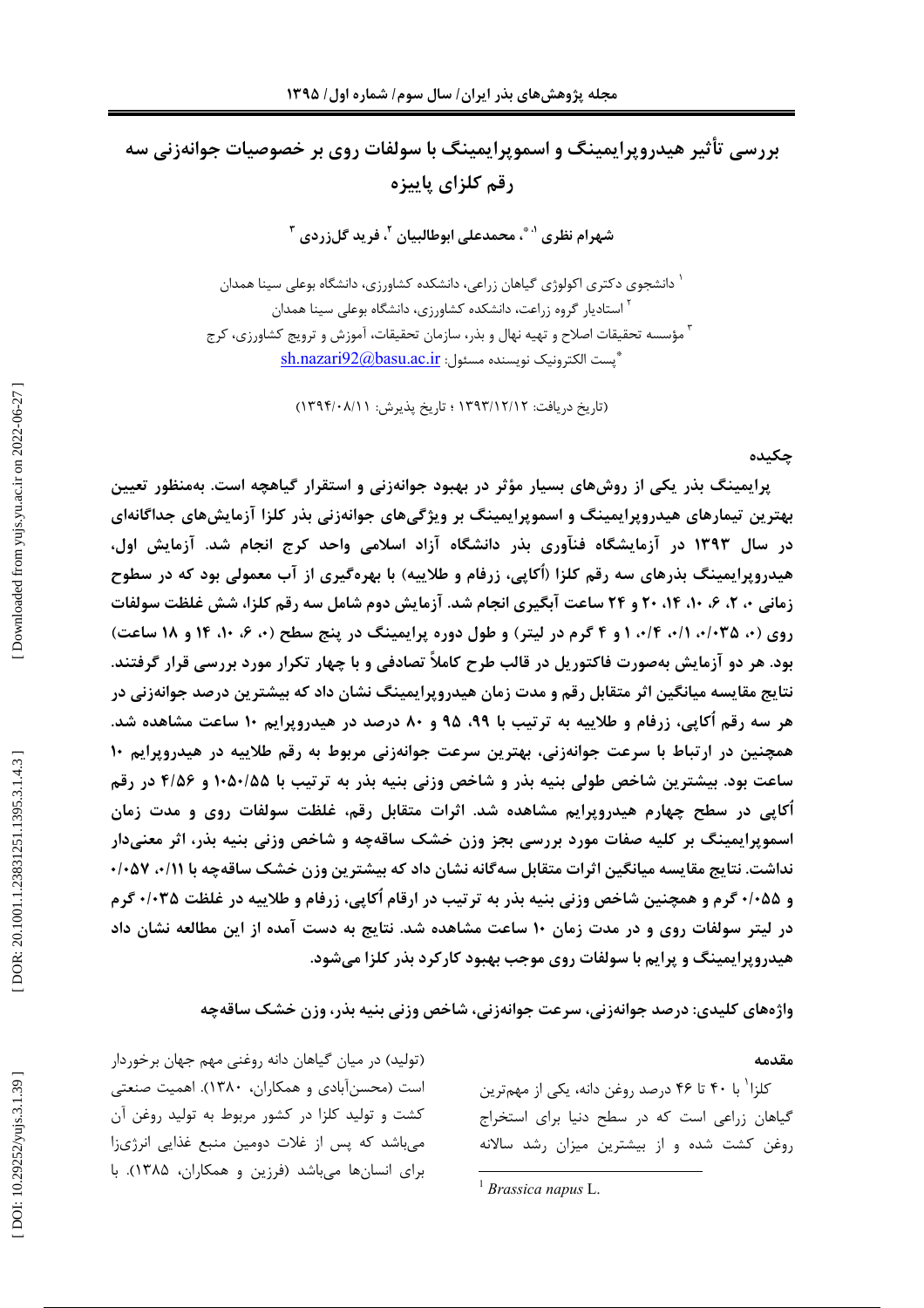توجه به نیاز روزافزون کشور به روغنهای خوراکی بخش اعظم آن از طریق واردات تأمین میشود، لذا برنامهریزی منسجم با هدف نیل به خودکفایی در تولید روغنهای خوراکی غیرقابل انکار بوده و در همین راستا کشت گیاه کلزا در سطح وسیع بهعنوان یک گیاه مناسب روغنی در شرایط آب و هوایی ایران مورد تأکید قرار میگیرد (عاقل و ذوقی، ۱۳۸۸). به دلیل برنامه توسعه کشت کلزا در کشور و قرار گرفتن بخشهایی از اراضی این گیاه زراعی در تناوب با محصولات تابستانه مثل ذرت، بهناچار برخی اراضی خارج از دامنه زمانی توصیه شده کشت می شوند. چنین مسئلهای ممکن است به حدی عملکرد را کاهش دهد که سبب غیراقتصادی شدن کاشت این محصول شود (عاقل و ذوقی، ۱۳۸۸). در صورتی که کاشت، دیرتر از تاریخ مناسب انجام گیرد، بوتههای سبز شده فرصت کافی برای رشد در طی دوره قبل از یخبندان نخواهند داشت و رشد کم بوتهها باعث خسارت سرما به مزرعه در طی این دوره می شود (رودی و همکاران، ١٣٨٩). از سوى ديگر در كشت ديرهنگام، رشد اوليه گیاه کند بوده و باعث برخورد مراحل گلدهی و تلقیح با گرمای زودرس بهاره می شود. در انتهای فصل نیز به دلیل مواجه شدن دوره پر شدن غلافها با درجه حرارت بالای محیط سبب کاهش تولید شیره پرورده و کوتاهی دوره پر شدن دانه شده و سرانجام منجر به افت شدید عملکرد می شود (اشرف و فولاد ٰ، ۲۰۰۵). در این راستا شناخت عوامل مؤثر بر عملکرد و محدودیتهایی که در رابطه با عملكرد بالا در اين گياه وجود دارد مى تواند اقدام مؤثری در جهت افزایش تولید در واحد سطح باشد. یکی از عواملی که تولید کلزا در کشور را تحت تأثیر قرار می دهد، عدم جوانهزنی و بهتبع آن عدم سبز شدن مطلوب بذرهای این گیاه در مزرعه میباشد.

استفاده از تکنیک پرایمینگ بذر میتواند یکی از روشهای مؤثر در جبران عوارض تأخیر کاشت و افزایش کیفیت بذر (کایا<sup>۲</sup> و همکاران، ۲۰۰۶) کلزا در شرایط نامساعد محیطی باشد. بذر در هنگام کاشت زمان قابل توجهي را صرف جذب آب مي كند، پرايمينگ بذر با کاهش این زمان به حداقل، می تواند سرعت جوانهزنی و

خروج جوانه از خاک را تسریع نماید. از دیگر سودمندیهای پرایمینگ بذر کاهش دمای پایه جوانەزنى است (افضل<sup>۳</sup> و ھمكاران، ۲۰۱۳). رايجترين روشهای پرایمینگ شامل هیدروپرایمینگ و اسموپرایمینگ میباشد. اسموپرایمینگ نوع خاصی از آمادهسازی پیش از کاشت بذرها میباشد که از طریق خوابانیدن بذرها در محلولهایی با پتانسیل اسمزی پایین حاوی مواد شیمیایی مختلف نظیر پلیاتیلن گلایکول، مانیتول، سولفات روی، کودهای شیمیایی و غيره صورت ميگيرد. همچنين د<sub>ر ر</sub>وش هیدروپرایمینگ، بذرها با آب خالص و بدون استفاده از هیچ گونه ماده شیمیایی تیمار می شوند که این نوع پرایمینگ بسیار ساده و ارزان بوده و مقدار جذب آب از طریق مدت زمانی که بذرها در تماس با آب هستند، کنترل میشود (فابونمی<sup>۴</sup> و همکاران، ۲۰۱۲). هر روش دارای نقاط قوت و ضعفی است و بسته به نوع گیاه، مرحله رشد گیاه، غلظت و میزان عامل پرایمینگ تأثیر گذاری مختلفی دارد (آذرنیوند و همکاران، ۱۳۸۸). گزارشهای مختلف حاکی از آن است که پرایمینگ

باعث افزایش درصد، سرعت و یکنواختی جوانهزنی و سبز شدن بذرهای پنبه، آفتابگردان، کلزا و پیاز می گردد (سلطانی و همکاران، ۱۳۸۷؛ کایا و همکاران، ۲۰۰۶؛ ابوطالبیان <sup>۵</sup> و همکاران، ۲۰۱۲؛ لاواره و راسکار ۲۰۱۴ گ). بیگم<sup>۷</sup> و همکاران (۲۰۱۴) گزارش کردند که پرایمینگ بذرهای کلزا با سولفات روی در غلظتهای ۱۰۰ و ۲۰۰ پی پی ام به مدت سه ساعت سبب افزایش درصد و سرعت جوانهزنی نسبت به تیمار شاهد میشود. فاروق^ و همکاران (۲۰۰۵) به نقل از باباوا<sup>۹</sup> و همکاران (۱۹۹۹) بیان داشتند که اسموپرایمینگ با سولفات روی با غلظت ۰/۰۵ درصد، سبب افزایش ۳۸ و ۴۱ درصدی به ترتیب درصد جوانهزنی و سرعت جوانهزنی در بذرهای Echinacea purourea نسبت به تيمار شاهد گرديد. محققی و ابوطالبیان (۱۳۹۱) با بررسی تأثیر زمانهای

- $^4$ Fabunmi Aboutalebian
- Laware and Raskar
- Begum
- - <sup>8</sup> Farooq
	- <sup>9</sup> Babaeva

<sup>&</sup>lt;sup>1</sup> Ashraf and Foolad

 $2$  Kaya

 $3$  Afzal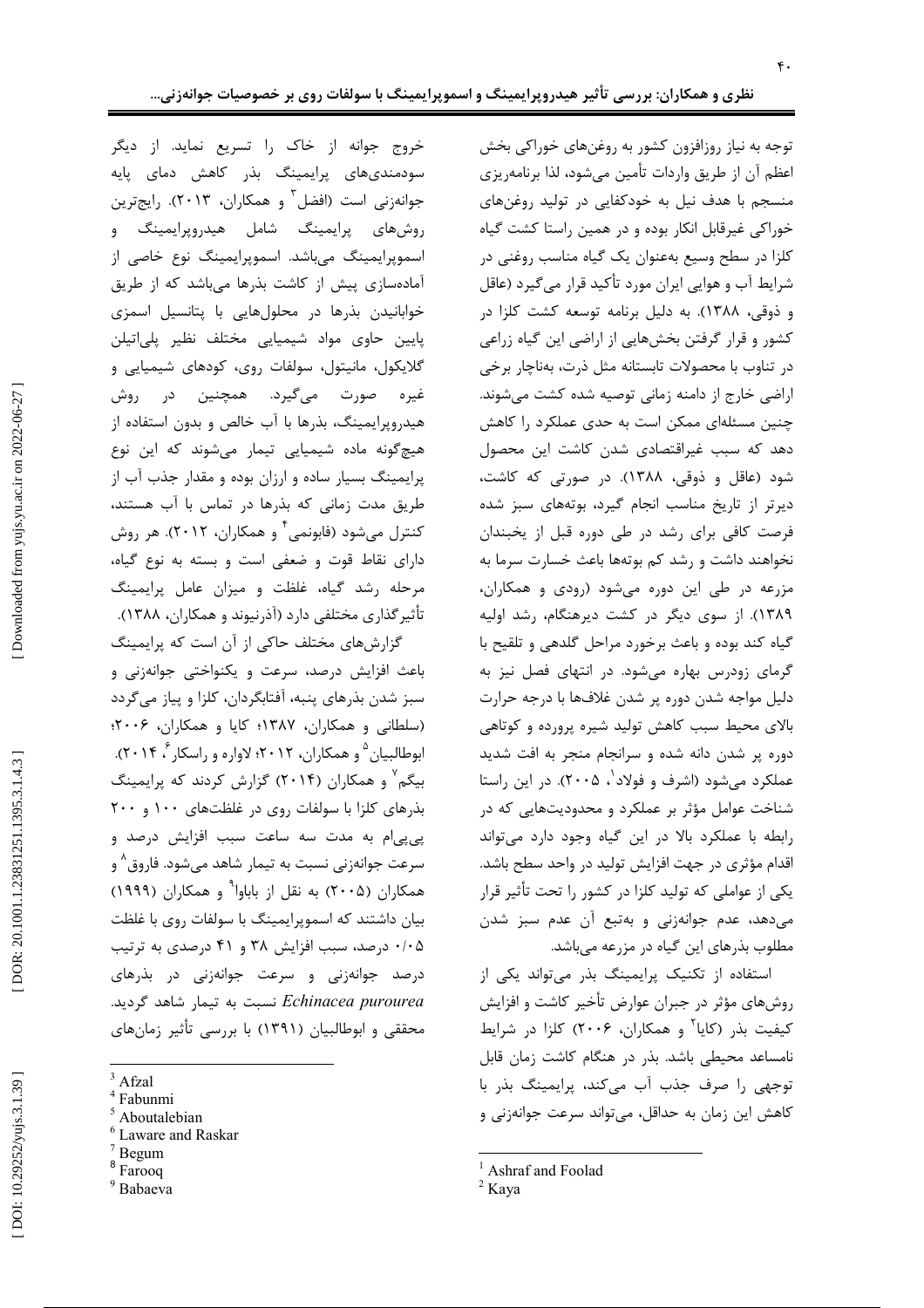مختلف هیدروپرایمینگ (۲ تا ۲۴ ساعت با فاصله زمانی ۲ ساعت) و کاربرد سولفات روی (۶ و ۱۰ ساعت با غلظتهای مختلف) بر خصوصیات جوانهزنی کلزا رقم هایولا ۴۰۱ اظهار داشتند که هیدروپرایمینگ بین ۴ تا ۱۰ ساعت تأثیرات مثبتی بر درصد و سرعت جوانهزنی داشت. همچنین آنها بیان داشتند که بهترین نتایج از تیمارهای ۶ و ۱۰ ساعت سولفات روی به ترتیب در . غلظتهای ۰/۰۳۵ و ۰/۱۰۵ گرم در لیتر مشاهده شد ترابی و ربیعی<sup>۱</sup> (۲۰۱۳) با بررسی سطوح مختلف į هیدروپرایمینگ بر درصد جوانهزنی کلزا (رقم أکاپی) اظهار داشتند که بالاترین درصد جوانهزنی در هیدروپرایمینگ ۴ و ۸ ساعت مشاهده شد.

رعايت دستورالعمل<sup>٢</sup> توليد كلزا كه نتيجه كارهاي تحقیقاتی در طی سالیان گذشته میباشد باعث į ļ استحصال پتانسیل عملکرد دانه ارقام توصیه شده کلزا در هر منطقه خواهد شد. کلزا دارای تنوع رقم بسیار الایی میباشد، لذا بطورکلی از لحاظ تیپ رشد به دو ė į تیپ بهاره<sup>۳</sup> و زمستانه<sup>۴</sup> تقسیم<sub>ا</sub>بندی میشود. در . اقلیمهای معتدل و سرد، ارقام با تیپ رشد زمستانه و در اقلیمهای گرم و مرطوب، ارقام با تیپ رشد بهاره کشت میشوند. بهعنوان مثال رقم طلاییه، منشأ أن کشور . آلمان و دارای تیپ رشد زمستانه میباشد. این رقم . į متحمل به سرما، مقاوم به خوابیدگی و حساس به تاریخ کاشت است. رقم اُکاپی، منشأ این رقم کشور فرانسه و . دارای تیپ رشد زمستانه میباشد. این رقم سازگاری . ė . بسیار خوب در اکثر مناطق با پتانسیل عملکرد بالا دارد رقم زرفام، دارای رشد سریع اولیه، متوسط رس، پایداری . عملکرد در مناطق معتدل سرد با بهار گرم دارد

ا توجه به اينكه كلزا عمدتاً در تناوب با محصولات ļ تابستانه قرار میگیرد، بهناچار کاشت این گیاه خارج از .<br>د دامنه زمانی توصیه شده انجام میگیرد. چنین مسئلهای  $\overline{\phantom{a}}$ . ممکن است با جوانهزنی ضعیف و کاهش رشد گیاهچه . منجر به استقرار ضعیف و گاهی نابودی محصول گردد لذا این پژوهش با هدف ارزیابی ارقام مرسوم کاشت در

کرج در واکنش به هیدروپرایمینگ و اسموپرایمینگ جهت شناسایی بهترین تیمار برای کاشت در مزرعه انجام پذيرفت.

## مواد و روشها

بهمنظور بررسي اثرات هيدروپرايمينگ و اسموپرایمینگ بر جوانهزنی بذر و گیاهچههای سه رقم کلزا دو آزمایش جداگانه در آزمایشگاه تحقیقات بذر دانشکده کشاورزی دانشگاه آزاد اسلامی واحد کرج در سال ۱۳۹۳ انجام گردید. هر دو آزمایش بهصورت فاکتوریل در قالب طرح کاملاً تصادفی و با چهار تکرار į مورد بررسی قرار گرفتند. در آزمایش نخست، فاکتورهای اعمال شده آزمایش شامل ارقام کلزا (طلاییه، اُکاپی و زرفام) و مدت زمان هیدروپرایمینگ در هفت سطح شامل صفر، ۲، ۶، ۱۰، ۲۰ و ۲۴ ساعت قرار دادن بذرهای در آب معمولی (هدایت الکتریکی ۰/۲ دسی زیمنس بر متر) بود. در آزمایش دوم تیمارهای اعمال . شده شامل: فاكتور اول ارقام كلزا (طلاييه، أكاپى و زرفام)، فاكتور دوم، شش غلظت سولفات روى (صفر، ۰/۰۳۵ ۰/۱۰ ۱۰/۴ و ۴ گرم در لیتر) و فاکتور سوم، مدت زمان پرایمینگ در پنج سطح (صفر، ۶، ۱۰، ۱۴ و ۱۸ ساعت) انجام شد. ویژگیهای بذری ارقام مورد . بررسی که از مؤسسه تحقیقات اصلاح و تهیه نهال و بذر کرج تهیه شده در جدول ۱ ارائه گردیده است. برای . انجام آزمایش، ابتدا کلیه ظروف و سپس بذرها بهطور کامل ضدعفونی شدند. به این منظور بذرها با محلول هیپوکلریت سدیم ۳ درصد به مدت ۳۰ ثانیه ضدعفونی و پس از آن چند بار با آب مقطر شستشو گردیدند. بعد . ļ از اتمام مدت زمان هیدروپرایمینگ، بذرها از بطری خارج و با آب مقطر شستشو شدند و بعد جهت خشک ļ شدن به مدت ۷۲ ساعت در محیط سایه و دمای اتاق نگهداری شدند، بهطوری که رطوبت آنها به میزان اولیه رسید. در این بررسی از بذر تیمار نشده بهعنوان شاهد استفاده شد. در این آزمایش از پتری دیشهایی با قطر į ۹ سانتیمتری جهت بررسی خصوصیات مختلف جوانهزنی استفاده شد. ابتدا پتری دیشها جهت استریل . ا محلول هیپوکلریت سدیم ۵ درصد کاملاً شسته شد و ė داخل فویل آلومینیومی در آون با دمای ۱۲۰ درجه

 $1$  Torabi and Rabii

<sup>۔&</sup>lt;br><sup>۲</sup>اطلاعات برگرفته از موسسه اطلاح و تهیه نهال بذر- بخش دانەھاي روغنى مىباشد.

 $\frac{3}{4}$  Spring type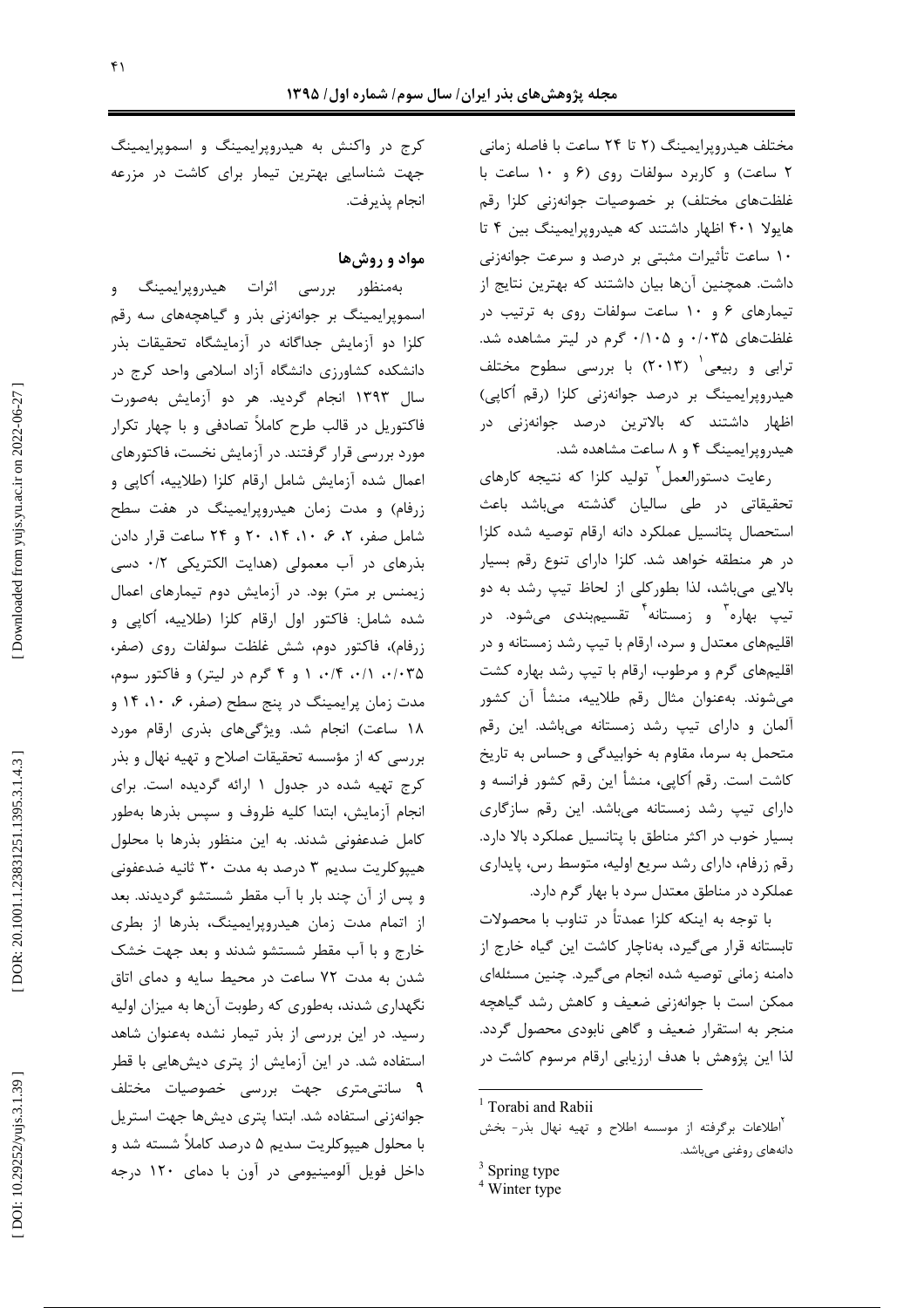سانتی گراد به مدت ٢ ساعت حرارت داده شدند (كايا و همکاران، ۲۰۰۶). درون هر پتریدیش تعداد ۲۵ عدد بذر از هر تیمار مورد مطالعه روی کاغذ صافی کشت گردیده و به آنها ۵ میلی لیتر آب مقطر اضافه شد. فرآیند جوانه;نی با جذب آب توسط بذر خشک در حال استراحت، شروع و با خروج ریشهچه از ساختارهایی که آن را فرا گرفتهاند کامل میشود. بر این اساس، خروج دو میلیمتری ریشهچه بهعنوان معیار بذر جوانهزده در نظر گرفته شد (سلطانی و همکاران، ۱۳۸۷).

ثبت جوانهزنی از روز دوم آغاز و هر ۲۴ ساعت یکبار انجام شد. این آزمایش در داخل ژرمیناتور در دمای ۱۸ تا ۲۰ درجه سانتی گراد انجام گرفت. در روز دهم بعد از انجام آزمایش طول ریشهچه و ساقهچه و وزن خشک آنها با استفاده از متوسط دادههای ١٠ گیاهچه اندازهگیری شد. در این آزمایش برای محاسبه شاخصهای سرعت و درصد جوانهزنی، شاخص طولی بنيه گياهچه و شاخص وزني بنيه گياهچه به ترتيب از روابط ۰٫ ۲، ۳ و ۴ استفاده شد (جودی و شریفزاده،  $2(15\lambda)$ 

$$
\frac{n_i}{n_i d_i} = \sum \frac{n_i}{n_i d_i}
$$
 (1)

$$
\sum_{i=1}^{n} \frac{n_i}{N} \times 100
$$
 (7)

رابطه ٣) شاخص طولي بنيه بذر= ميانكين طول گياهچه (سانتی متر) × درصد جوانهزنی/١٠٠

رابطه ۴) شاخص وزني بنيه بذر= ميانگين وزن خشک گیاهچه (گرم) × درصد جوانهزنی

ni تعداد بذرهای جوانهزده در شمارش di روز جوانهزده در شمارش ji و N تعداد بذرهای کشت شده است.

$$
\sum n
$$
و<sub>ا</sub>ئەزىن 
$$
= \frac{\sum n}{\sum [(\text{MGT} - t^2) \times n]}
$$

n: تعداد بذرهای جوانهزده در روز t (مقدار صحیح نه تجمعی)؛ t: تعداد روزهای پس از کاشت؛ MGT:

(ابطه ۶)

يىلئكىن زمان جوانەزنى
$$
= \frac{\sum Dn}{n}
$$

D: تعداد روزهای محاسبه شده از زمان کاشت؛ n: تعداد بذرهای جوانهزده در D روز.

دادههای ضریب یکنواختی جوانهزدن در آزمایش سطوح مختلف هيدروپرايم با استفاده از روش تبديل معکوس<sup>۲</sup> تبدیل شدند. در مطالعاتی که در آنها یکی از متغیرها، زمان تأثیر یا زمان پایان چیزی باشد میتوان از این تغییر شکل استفاده کرد (پیغمبری، ۱۳۸۸). نتایج با استفاده از نرمافزار SAS و MSTAT-C مورد تجزیه آماری قرار گرفتند و مقایسه میانگینها با آزمون دانکن د, سطح احتمال ١ درصد انجام شد.

### نتايج و بحث

## اثر هیدروپرایمینگ بر ویژگیهای جوانهزنی

اثر رقم به جزء وزن خشک ساقهچه و ریشهچه و همچنین ضریب یکنواختی جوانهزدن در تمامی صفات مورد بررسی معنیدار بود (جدول ۲). همچنین برهمکنش رقم و مدت زمان هیدروپرایمینگ به جزء وزن خشک ریشهچه و ضریب یکنواختی جوانهزدن در کليه صفات در سطح ١ درصد معنىدار بود (جدول ٢).

نتایج مقایسه میانگین اثر متقابل رقم و مدت زمان هیدروپرایمینگ بر درصد و سرعت جوانهزنی نشان داد که هیدروپرایمینگ در هر سه رقم مورد مطالعه، نسبت به تیمار شاهد وضعیت مطلوبتری ایجاد کرد (جدول ۳). ابوطالبیان و همکاران (۲۰۱۲) با بررسی اثر هیدروپرایمینگ بر خصوصیات جوانهزنی سه رقم کلزا Hayola 401 ،Hayola 308) بيان (RGS 003 و داشتند که هیدرویرایمینگ سبب افزایش درصد جوانهزنی در هر سه رقم مورد بررسی نسبت به تیمار شاهد گردید.

<sup>2</sup> Inverse trasnformation

میانگین زمان جوانهزنی که با استفاده از رابطه ۶ محاسبه شد (بولی و بلک، ۱۹۹۴):

<sup>&</sup>lt;sup>1</sup> Bewley and Black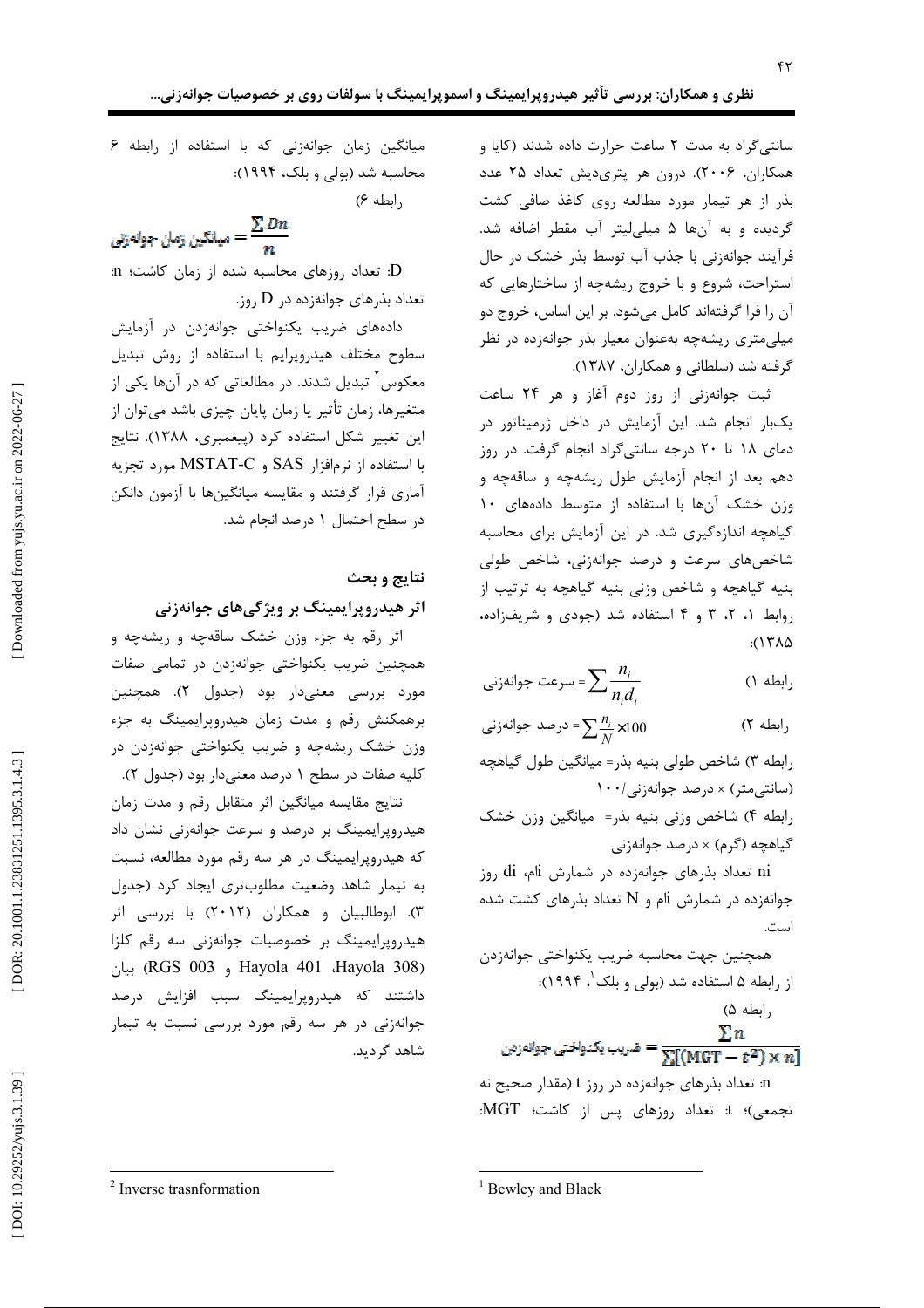| متوسط عملکرد (تن در هکتار) | گروه رسیدگی | وزن هزار دانه (گرم) | تیپ رشد | نوع گرده افشانی | سال ورود به ايران | مىدا   | نام , قم |
|----------------------------|-------------|---------------------|---------|-----------------|-------------------|--------|----------|
| ۳۱۶                        | ديررس       |                     | پاييزه  | غير هيبريد      | ۳۷۶               | المان  | طلاييه   |
| ۴/۱۳                       | ديررس       | ۲/۲۹                | ياييز ہ | غير هيبريد      | ۳۸.               | ف انسه | آکاپی    |
|                            | ديررس       | ۳۱۶                 | پاييزه  | عير هيبريد      | ۱۳۸۳              | ایران  | زرفام    |

جدول 1– مشخصات ارقام مورد مطالعه در این تحقیق (بر اساس اطلاعات مؤسسه تحقیقات نهال و بذر کرج)

محمودزاده اردهایی و همکاران (۱۳۸۹) نیز اظهار داشتند که هیدروپرایمینگ سبب افزایش درصد و سرعت جوانەزنى در بذرهاى أفتابگردان گرديد. آنها همچنين بیان داشتند که در بذرهای پرایم شده، عملکرد و ساختار غشاء سلولی در مقایسه با بذرهای شاهد در وضعیت مطلوبتری می باشد. بیشترین درصد جوانهزنی در هر سه رقم أكايي، زرفام و طلاييه به ترتيب با ٩٩، ٩٥ و ٨٠ درصد در هیدرویرایم ۱۰ ساعت مشاهده شد (جدول ۲). همچنین در ارتباط با سرعت جوانهزنی بهترین واکنش با ٠/٨٣٩ مربوط به رقم طلاييه در هيدروپرايم ١٠ ساعت بود (جدول ٣). علت تسريع درصد و سرعت جوانهزني را می توان به افزایش فعالیتهای آنزیمهای تجزیهکننده مانند آلفا آمیلاز، افزایش سطح شارژ انرژی زیستی در قالب افزايش مقدار ATP، افزايش سنتز RNA و DNA، افزايش تعداد و در عين حال ارتقاء عملكرد ميتوكندرىها نسبت داد (شیوانکار ` و همکاران، ۲۰۰۳). هیدرویرایمینگ از طریق افزایش سرعت و درصد جوانهزنی بخصوص در شرایطی که کاشت دیر انجام میشود با کوتاه کردن فاصله بین جوانهزنی و استقرار گیاهچه در مزرعه مفید میباشد.

روند كلى تأثير متقابل رقم و مدت زمان هیدروپرایمینگ بر طول ریشهچه و ساقهچه نشان داد که در هر سه رقم با افزایش مدت زمان هیدروپرایم تا ١٠ ساعت طول ریشهچه و ساقهچه همواره روند صعودی داشت ولی با افزایش مدت هیدوپرایم به ۲۴ ساعت این مؤلفهها کاهش یافتند. در همین راستا آذرنیوند و همکاران (۱۳۸۸) اظهار داشتند که در گیاه Agropyron elongatum هیدرویرایمینگ در دامنه ۱۸-۱۲ ساعت دارای بیشترین طول ریشهچه بود که با تیمارهای ۶ و ۳۰

ساعت اختلاف معنىدارى نشان دادند؛ بنابراين آنچه مسلم است این است که در گیاهان مختلف هیدروپرایمینگ دارای حد آستانهای میباشد که می تواند طول ریشهچه را بهبود بخشد و طول دورههای کمتر یا بیشتر از حد آستانه می تواند اثر منفی و بازدارندگی داشته باشد. جذب بیش از حد آب سبب به هم خوردن تعادل هورمونی و آنزیمی درون بذر میگردد که به دنبال آن سبب کاهش طول ریشهچه و ساقهچه می گردد (سینگ<sup>۲</sup>، ۱۹۹۱). از طرفی به نظر می رسد کاهش طول دوره هیدروپرایمینگ سبب کمتر بودن فعالیت آنزیمهای درگیر در فرآیندهای متابولیکی باشد. یکی از نکات مهم پرایمینگ، بحث زمان خاتمه آن است، چرا که خاتمه زودتر یا دیرتر سبب آسیب به بذر و عدم دستیابی به نتیجه مطلوب میشود؛ که این مسئله در هیدروپرایمینگ بسیار مهمتر است (آل عمرانینژاد و , ضواني اقدم، ١٣٩٢).

در پرایمینگ، بذرها با جذب آب مرحله دوم جوانهزنی را طی میکنند (انجام تقسیم سلول و آماده شدن برای ظهور ریشهچه) و زمانی که پس از هیدروپرایمینگ در محیط رشد قرار میگیرند، بذرهای پرایمینگ شده، مرحله اول (جذب آب) و مرحله دوم جوانهزنی را در مدت زمان کوتاهتری طی کرده و وارد مرحله سوم جوانهزنی می شوند (شاکرمی و همکاران، ۱۳۸۹).

 $2$  Singh

 $1$  Shivankar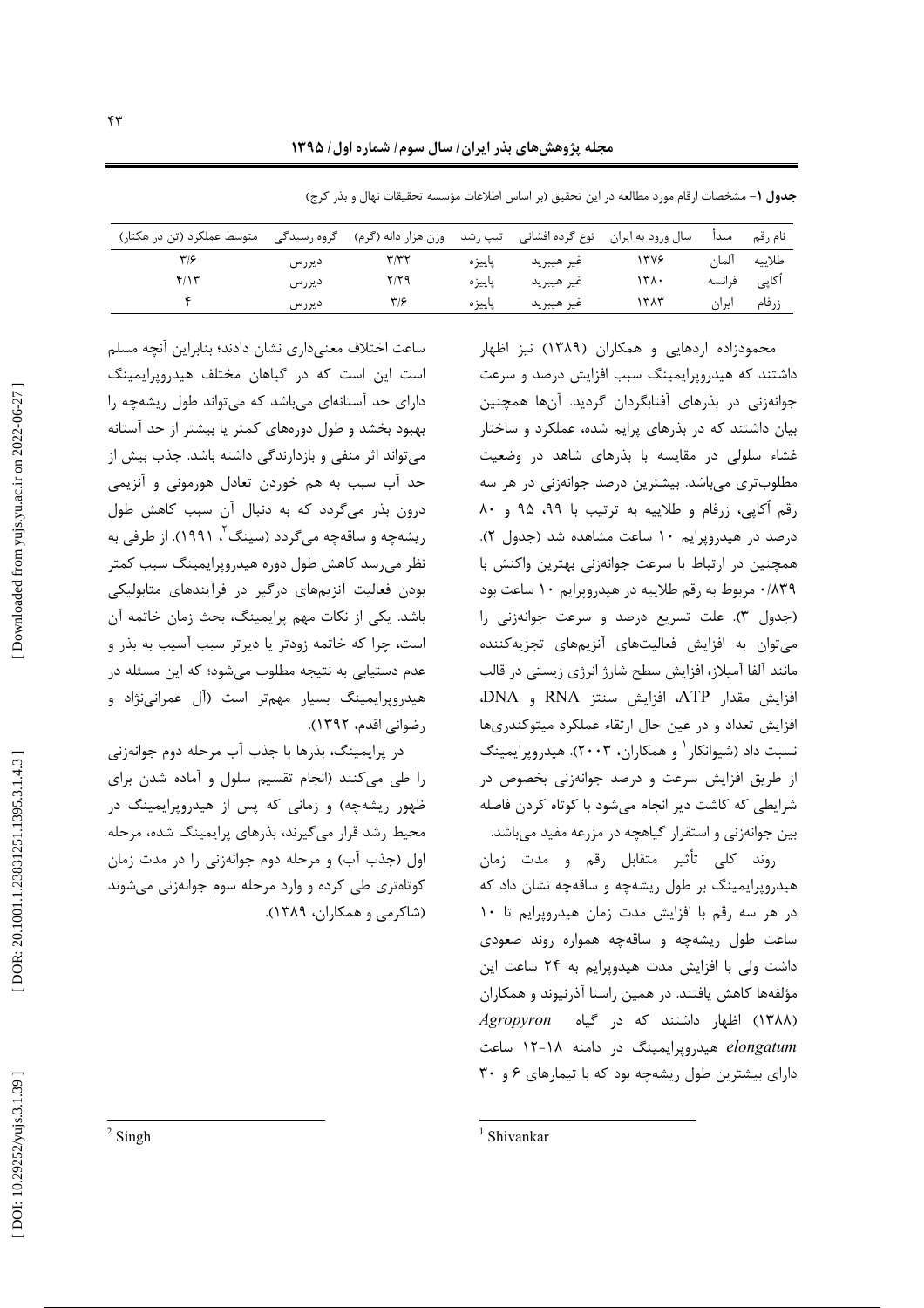نظری و همکاران: بررسی تأثیر هیدروپرایمینگ و اسموپرایمینگ با سولفات روی بر خصوصیات جوانهزنی…

| ضريب<br>يكنواختى<br>جوانەزدن            | شاخص<br>وزنى بنيه<br>بذر   | شاخص طولى<br>بنيه بذر                               | وزن خشک<br>ساقەچە                                                                                    | وزن<br>خشک<br>ريشەچە         | طول<br>ساقەحە                              | طول<br>. يشەچە                          | سر عت<br>جوانەزنى                   | در صد<br>جوانەزنى                | د, جه<br>آزادى | منابع تغيير                         |
|-----------------------------------------|----------------------------|-----------------------------------------------------|------------------------------------------------------------------------------------------------------|------------------------------|--------------------------------------------|-----------------------------------------|-------------------------------------|----------------------------------|----------------|-------------------------------------|
| $\cdot/\cdot \wedge \gamma^{\text{ns}}$ | $1/9\Lambda$ <sup>**</sup> | $019110/\cdot 7***$                                 | $\cdot/\cdot\cdot\cdot\varphi^{\mathrm{ns}}$                                                         | $\Delta/\cdot$ \ $^{\rm ns}$ | $\Upsilon \Upsilon / \Delta \Upsilon^{**}$ | $9/\lambda\Delta^{\ast\ast}$            | $\cdot/\cdot\Delta\mathcal{S}^{**}$ | $f \wedge \Lambda$ <sup>**</sup> | ٢              | رقم                                 |
| $\cdot$ $\mathcal{S}$ $\mathcal{S}^*$   | 10/00                      | $4444 + 164$                                        | $\cdot/\cdot\cdot\$                                                                                  | $1/\cdot 5$                  | $f1/fV^{\ast\ast}$                         | $\Delta\Delta/\mathcal{A}\Upsilon^{**}$ | $\cdot$ /\Y**                       | $1777/19$ **                     | ۶              | هيدروپرايمينگ                       |
| $\cdot/\cdot\tau$ <sup>ns</sup>         | $\cdot/\lambda5$           | $\Upsilon f \cdot \Lambda f / \Delta \Upsilon^{**}$ | $\cdot/\cdot\cdot\cdot\uparrow\mathfrak{k}^{**}$ $\mathfrak{f}/\mathfrak{V}\mathfrak{r}^{\text{ns}}$ |                              | $1/YY$ **                                  | $\mathbf{r}/\cdot\mathbf{r}^{**}$       | $\cdot/\cdot \tau \Delta^*$         | 155                              | $\mathcal{N}$  | رقم ×<br>هيدروپرايمينگ              |
| $\cdot$ / $\cdot$ $\uparrow$ $\circ$    | .780                       | 97Y9/77                                             | $\cdot$ $  \cdot \cdot \cdot \cdot \cdot \rangle$                                                    | $\cdot/\cdot\cdot$ ۴۸        | $1/\zeta$                                  | $1/\tau$ ۹                              | .7.77                               | T9/FT                            | ۶۳             | خطا                                 |
| <b>78/01</b>                            | 10/1                       | $\mathsf{Y}\cdot\mathsf{S}\mathsf{Y}$               | 15/79                                                                                                | <b>TY/YA</b>                 | $1 \text{Y/FT}$                            | $\Upsilon\Upsilon/\cdot\Upsilon$        | 9/15                                | $\lambda/\mathfrak{F}$           |                | ضريب تغييرات<br>(د <sub>ر</sub> صد) |

خشک ریشهچه بذرهای گوجهفرنگی دارد. نتایج حاکی از

آن است که وزن خشک ریشهچه همبستگی بالایی با

سرعت جوانهزنی (\*\*\*r=() دارد (جدول ۸). در همین راستا گزارش شد افزایش سرعت و درصد جوانهزنی از

طريق افزايش تقسيم سلولي موجب افزايش طول ريشه و به دنبال آن نیز وزن خشک ریشهچه در بذرهای

جدول تجزیه واریانس نشان داد که اثر هیدروپرایمینگ

بر ضريب يكنواختى جوانهزدن در سطح ۵ درصد معنى دار

بود (جدول ۲). نتايج مقايسه ميانگين مؤيد آن است كه

بیشترین ضریب یکنواختی جوانهزنی به ترتیب در مدت

زمانهای ۱۰ و ۱۴ ساعت هیدروپرایم مشاهده شد.

همچنین بین سایر تیمارها نیز از نظر آماری اختلاف

نتایج جدول مقایسه میانگین نشان داد که وزن خشک

ساقهچه نسبت به ریشهچه در ارقام مورد بحث بیشتر تحت تأثير هيدروپرايمينگ قرار گرفت (جدول ٣). به نظر

می رسد افزایش طول ریشهچه و ساقهچه در شرایط

هیدروپرایم به دلیل تأثیر پرایمینگ بر افزایش قابلیت گسترش دیواره سلولی جنین باشد که توسط باسرا<sup>۳</sup> و

معنى دارى مشاهده نشد (شكل ٢).

همکاران (۲۰۰۳) نیز تأیید شده است.

گوجهفرنگی افزایش یافت (فاروق و همکاران، ۲۰۰۵).

جدول ۲– تجزیه واریانس (میانگین مربعات) ویژگیهای جوانهزنی بذر و گیاهچهای ارقام کلزا تحت تیمار هیدروپرایمینگ

ns \* و \*\* و ترتیب عدم معنیداری، معنیداری در سطوح ۵٪ و ۱٪ می باشند

بیشترین طول ریشهچه در ارقام اُکاپی، زرفام و طلاییه به ترتیب با ۱۱/۲۱، ۸/۲ و ۷/۸۷ سانتی متر در تیمار هید, ویرایمینگ ۱۰ ساعت مشاهده شد. طبق نتایج جدول (٨) همبستگی معنیداری بین طول ریشهچه با درصد جوانهزنی (\*\*\*r=٠/۶۴) و سرعت جوانهزنی (\*\*\*r=٠/۵۳) وجود دارد. در همین زمینه لی و همکاران (۲۰۱۱) گزارش کردند بین افزایش طول ریشهچه با مؤلفههای درصد و سرعت جوانهزنی در شرایط هیدروپرایم همبستگی مثبتی وجود دارد. همچنین کمترین طول ریشهچه نیز در هر سه رقم در تیمار شاهد به دست آمد (جدول ۳).

نتايج جدول تجزيه واريانس نشان داد كه اثر اصلى مدت زمان هیدروپرایمینگ اثر معنیداری بر وزن خشک ریشهچه داشت (جدول ۲)، بهطوری که وزن خشک ریشهچه در زمانهای اولیه هیدروپرایم کمتر بود که با افزایش مدت زمان هیدرویرایم به ۱۴ ساعت طول به بیشترین مقدار خود دست رسید ولی مجدداً با افزایش این مدت زمان به بیشتر از ۱۴ ساعت همواره روند نزولی داشت (شكل ١).

ینالوزا و ایرا<sup>۲</sup> (۱۹۹۳) نیز گزارش کردند که مدت زمان نامناسب تیمار هیدرویرایمینگ اثرات منفی را بر روی وزن

 $3$  Basra

 $1$  Li

<sup>&</sup>lt;sup>2</sup> Penalosa and Eira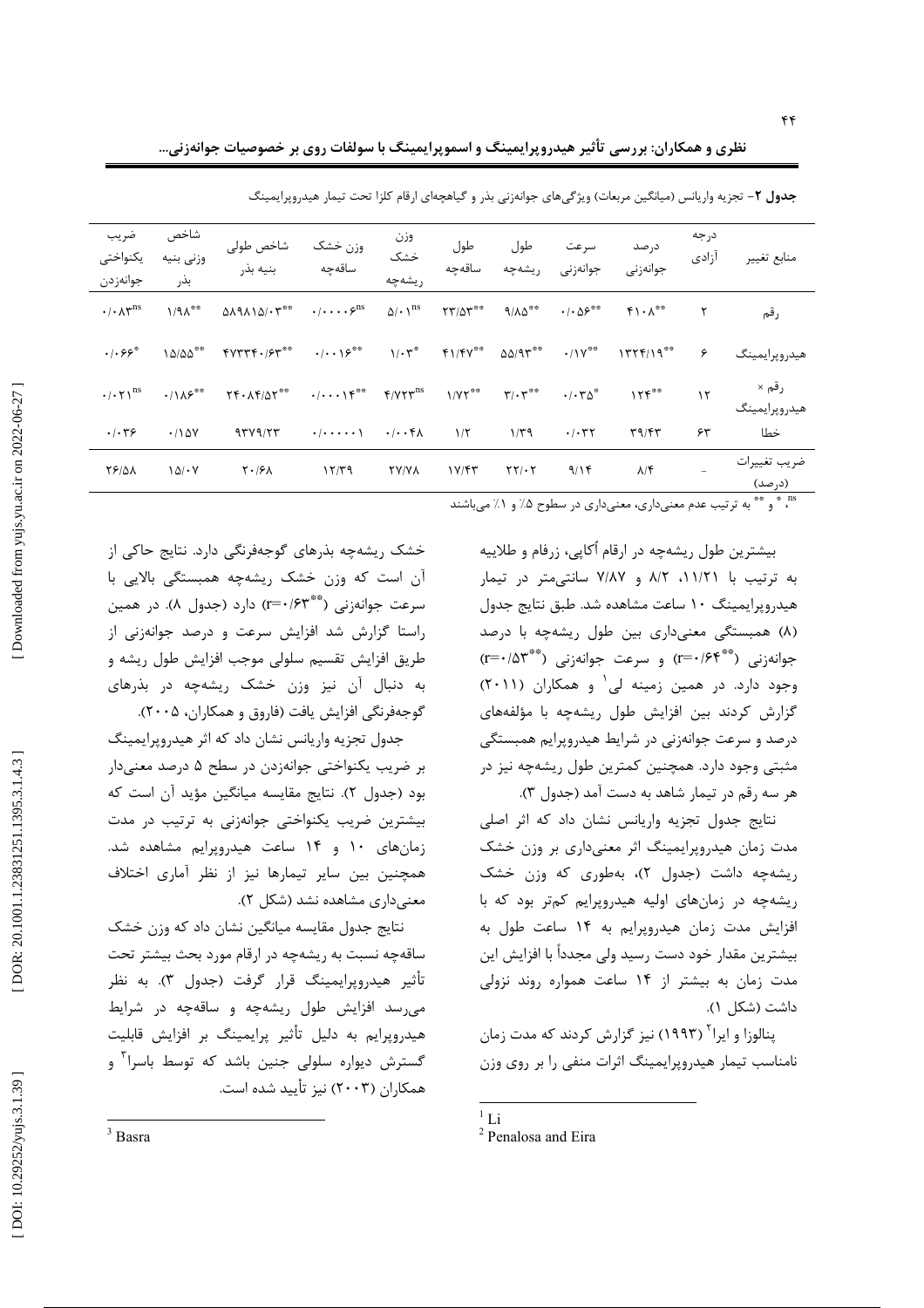مجله پژوهشهای بذر ایران/ سال سوم/ شماره اول/ ۱۳۹۵







**شکل ۲**– اثر مدت زمان هیدروپرایمینگ بر ضریب یکنواختی جوانهزنی . حروف یکسان نشان دهنده عدم اختلاف معنیداری بر اساس آزمون دانکن میباشد ė

مدت زمان پرایمینگ در هر سه رقم دارای روند یکسانی بودند، بهطوری که با افزایش طول دوره هیدروپرایم از تیمار شاهد به ۱۰ ساعت همواره روند صعودی را طی کرد که این افزایش در رقم آکاپی کاملاً محسوستر بود که این نشان از ظرفیت بیشتر این رقم در پاسخ به هیدروپرایمینگ میباشد. هیدروپرایمینگ سبب افزایش این شاخص شد. ولی با افزایش طول دوره هیدروپرایم به بیش از ۱۰ ساعت شاخص طولی بنیه گیاهچه در هر سه رقم همواره روند کاهشی داشت. فرزانه و همکاران (۱۳۹۲) نیز گزارش کردند که در هیدروپرایمینگ ۱۰ ساعت، بیشترین شاخص طولی بنیه بذر تربچه<sup>۳</sup> به دست آمد. بیشترین شاخص طولی بنیه بذر در رقم آکاپی ۱۰۵۰/۵۵ در تیمار ۱۰ ساعت مشاهده شد که با هیدروپرایم تا ۱۴ ساعت در یک گروه آماری قرار گرفتند. با توجه به اینکه شاخص طولی بنیه بذر همبستگی مثبت و معنیداری با طول ریشهچه، طول ساقهچه و درصد جوانهزنی جدول (۸) دارد و طبق نتایج به دست آمده در جدول (۳) بالاترین طول ریشهچه و ساقهچه به ترتیب با ۱۱/۲۱ و ۱۰/۴۹ سانتیمتر در رقم آکاپی در تیمار هیدروپرایم ۱۰ ساعت مشاهده شد.

بیشترین وزن خشک ساقهچه با ۰/۰۸۶۱ ۰/۰۸۶۰ و ۰/۰۷۴ گرم به ترتیب در ارقام آکاپی، زرفام و طلاییه در مدت زمان هیدروپرایم ۱۰ ساعت به دست آمد و کمترین آن در هر سه رقم مربوط به تیمار شاهد بود (جدول ۳). همچنین نتایج نشان داد که در هیدروپرایمهای بیشتر و کمتر از ۱۰ ساعت طول ساقهچه کاهش معنیداری داشت (جدول ۳). دلیل کاهش طول ساقهچه در اثر افزایش مدت زمانهای هیدروپرایم را میتوان بهبهم خوردن تعادل آنزیمی و در کاهش مدت زمان هیدروپرایم به عدم فعالیتهای آنزیمهای تسریع جوانهزنی عنوان کرد (پنگ<sup>۱</sup> و همکاران، ۲۰۱۳). جودی و شریفزاده (۱۳۸۵) نیز با بررسی سه رقم جو (کرمانشاه، گرگان و زرجو) در شرایط کنترل شده اظهار داشتند که با افزایش مدت زمان هیدروپرایمینگ تا ۱۰ ساعت، طول ریشهچه و ساقهچه افزایش داشت ولی با افزایش هیدروپرایم تا ۱۵ ساعت این دو خصوصیت کاهش یافت. بر اساس نتایج به دست آمده در جدول (۳) شاخص طولی بنیه گیاهچه بهشدت تحت تأثیر هیدروپرایمینگ قرار گرفت، بهطوریکه در ارقام مورد مطالع آرتولا<sup>۲</sup> و همکاران (۲۰۰۳) نیز به اثر مثبت هیدروپرایمینگ بر روی شاخص طولی بنیه بذر لوتوس اشاره کردند. افزایش شاخص طولی بنیه بذر با افزایش

<sup>3</sup> *Raphanus sativus* L.

 $\frac{1}{2}$  Peng<br><sup>2</sup> Artola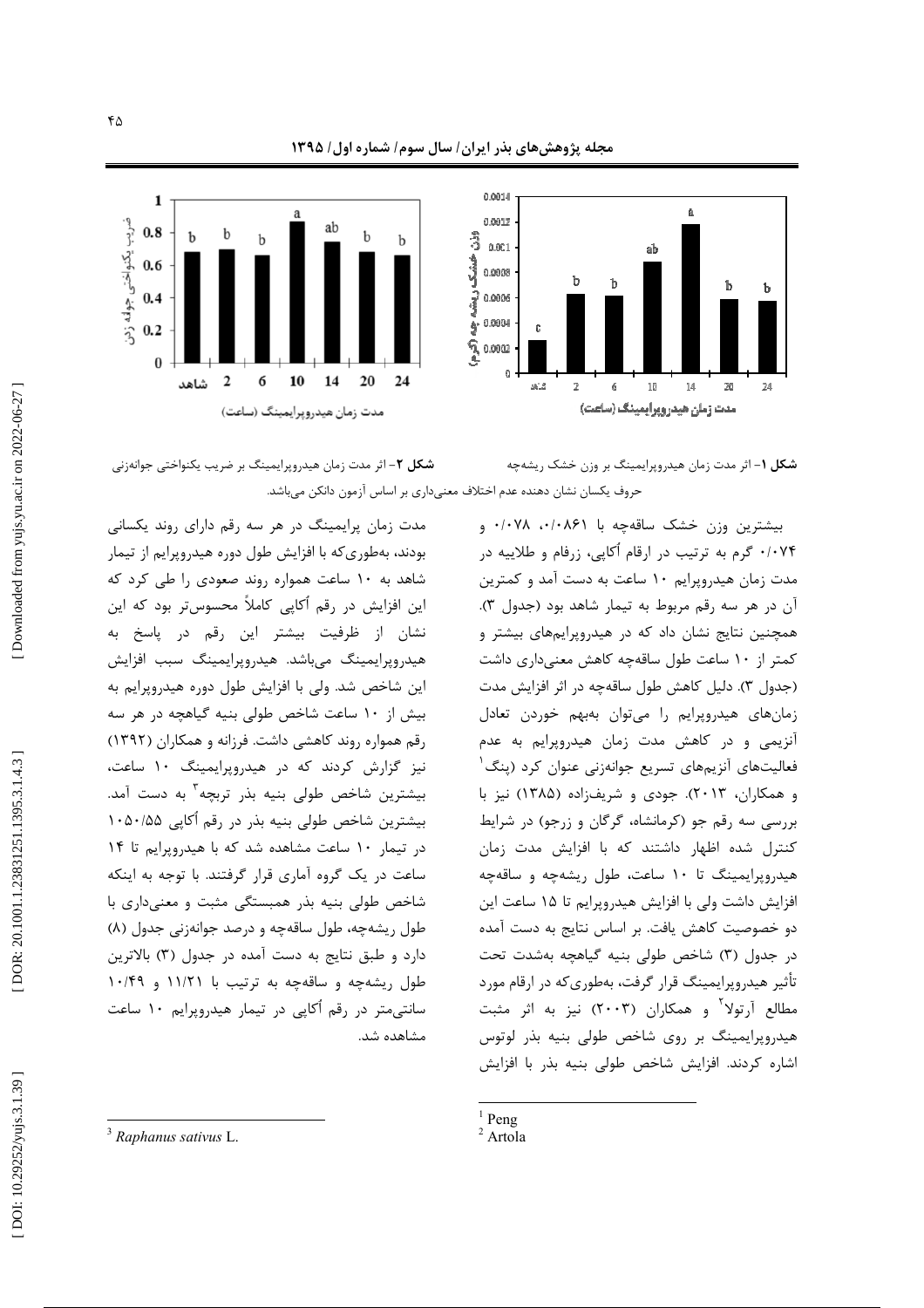|                           |                                                                   |                                                            |                                      |                               |                                              |                     | جدول ۳- اثر متقابل رقم و مدت زمان هیدروپرایمینگ بر ویژگیهای جوانهزنی کلزا |        |
|---------------------------|-------------------------------------------------------------------|------------------------------------------------------------|--------------------------------------|-------------------------------|----------------------------------------------|---------------------|---------------------------------------------------------------------------|--------|
| شاخص وزني<br>بنيه بذر     | شاخص طولى<br>بنيه بذر                                             | وزن خشک<br>ساقەچە (گرم)                                    | طول ساقەچە<br>(سانتى متر)            | طول ریشهچه<br>(سانتى متر)     | سرعت<br>جوانەزنى<br>(بذر در روز)             | در صد<br>جوانەزنى   | هيدروپرايمينگ<br>(ساعت)                                                   | رقم    |
| $\cdot$ /٣۵g              | 184/81hi                                                          | $\cdot/\cdot\cdot\Delta$ ۲C                                | $\tau/\tau$ ۴f                       | $\mathbf{y} \cdot \mathbf{r}$ | $\cdot$ /۴۵۶ab                               | $v \cdot d-h$       | شاهد                                                                      |        |
| <b>rcde</b>               | ۶۷۳/Y۶bcd                                                         | $.1.7$ ۴۷b                                                 | $\lambda/\lambda$ sb                 | $f$ / $r$ $refg$              | $\cdot$ / $\Delta$ reab                      | A <sub>1</sub> bcd  | ٢                                                                         |        |
| $\gamma\rightarrow\gamma$ | $559/51b-e$                                                       | .1.579b                                                    | <b>Y/۲۳bcd</b>                       | $\Delta$ /۴۴ $\text{def}$     | $\cdot$ /00fab                               | <b>A</b> abc        | ۶                                                                         |        |
| $f/\Delta$ ۶a             | $1 - \Delta - \Delta \Delta a$                                    | $\cdot$ / $\cdot$ $\wedge$ $\circ$ a                       | 1.79a                                | 11/71a                        | $\cdot$ / $v$ $\ast$ $ab$                    | ٩٩a                 | $\mathcal{L}$                                                             | أكاپى  |
| $Y/\Delta YC$             | $\lambda$ ۶۴/۲۹ab                                                 | .1.509b                                                    | $\lambda/\tau\lambda b$              | $\lambda/\cdot$ ۶ $b$         | $\cdot$ / $\triangle \triangle \setminus ab$ | ٩٧a                 | ۱۴                                                                        |        |
| <b>Mdef</b>               | 554/59                                                            | .7.717b                                                    | $Y/\Delta \tau$ bc                   | <b>A/VAdef</b>                | $\cdot$ / $\uparrow$ $\wedge$ $\wedge$ ab    | <b>A</b> bcd        | $\mathsf{r}\cdot$                                                         |        |
| <b>MATdef</b>             | $\Delta f \cdot \Delta V d - g$                                   | $\cdot$ / $\cdot$ rrvb                                     | $9/100-e$                            | $\Delta$ /۲۹def               | $\cdot$ / $\mathsf{rvrab}$                   | $VVC-f$             | ۲۴                                                                        |        |
| $\cdot$ /۲۷g              | 188/71hi                                                          | $\cdot/\cdot\cdot$ ۴۴c                                     | Y/Yf                                 | 1/9h                          | $\cdot$ /٣۴٢b                                | ۶۲e-h               | شاهد                                                                      |        |
| $1/8$ rdef                | FTF/VTd-h                                                         | $\cdot/\cdot \cdot \uparrow b$                             | $\Delta$ /۲e                         | $\Delta/\cdot \text{rdef}$    | $\cdot$ /۴۲۸ab                               | $\wedge$ bcd        | ٢                                                                         |        |
| $\tau/\tau \tau c d$      | $\Delta f$ 1/ $f$ rc-g                                            | $\cdot$ / $\cdot$ $\circ$ $\circ$ $\circ$                  | $\triangle$ /۹ $\triangle$ cde       | 9/77bcd                       | $\cdot$ /۴۸۹ab                               | $9 \cdot ab$        | ۶                                                                         |        |
| $Y/Y$ a                   | $Y \rightarrow b c$                                               | $\cdot$ / $\cdot$ $\vee$ $\wedge$ a                        | V/9b                                 | $A/\Upsilon b$                | $\cdot$ / $\vee$ $\vee$ $ab$                 | ۹۵ab                | $\mathcal{L}$                                                             | زرفام  |
| $\gamma \wedge \gamma$    | $\Delta f Y / 9AC - g$                                            | $\cdot$ / $\cdot$ $\uparrow$ $\circ$ $\uparrow$            | $Y/Y \setminus bc$                   | $\triangle/\text{PC-}f$       | $\cdot$ /۴۶۷ab                               | $YFC-f$             | ۱۴                                                                        |        |
| <b>\/Yfdef</b>            | $\mathbf{r} \cdot \mathbf{v}$                                     | .1.70fb                                                    | <b>A/Y۳cde</b>                       | $f/\Delta$ 9ef                | $\cdot$ /۴۷۲ab                               | $A\triangleleft$ -h | $\mathsf{r}$ .                                                            |        |
| $\frac{\gamma}{\lambda}$  | TV1/VQf-1                                                         | $\cdot$ / $\cdot$ $\triangle$ 9 $b$                        | $\triangle$ / $\forall$ $\forall$ de | ۴/v۵def                       | $\cdot$ /۴۶۲ab                               | $v \cdot d-h$       | ۲۴                                                                        |        |
| .777g                     | 177/76                                                            | $\cdot/\cdot\cdot \Delta \text{TC}$                        | Y/90f                                | $\frac{1}{2}$                 | $\cdot$ /۳۹۲b                                | $55e-h$             | شاهد                                                                      |        |
| $1/A$ $C-f$               | $f \cdot x \cdot d-h$                                             | $\cdot$ / $\cdot$ $\uparrow$ $\circ$ $\uparrow$ $\uparrow$ | <b>A/Y&amp;cde</b>                   | $f/\sqrt{fg}$                 | $\cdot$ / $\Delta$ $\vee$ $\forall$ ab       | ۷۲d-h               | $\mathsf{r}$                                                              |        |
| 1/Sadef                   | $\frac{r}{r}$                                                     | .1.199b                                                    | <b><i>۵/A</i></b> &cde               | $f/\cdot f$ g                 | $\cdot$ / $\Delta$ $\vee$ ab                 | $5$ re-h            | ۶                                                                         |        |
| $\frac{8}{2}$             | 515/95                                                            | $\cdot$ / $\cdot$ $\vee$ $\uparrow$ $\uparrow$             | $V/\Delta$ 9 $bc$                    | <b>Y/AYbc</b>                 | $\cdot$ / $\wedge$ $\vee$ $\vee$ $\vee$      | $\wedge \cdot$ bcd  | $\mathcal{L}$                                                             | طلاييه |
| $1/29$ def                | $rr \cdot \alpha rd-h$                                            | $\cdot$ $\cdot$ $\cdot$ $\cdot$ $\cdot$ $\cdot$ $\cdot$    | $9/Y$ rb-e                           | $Y/N$ Abcd                    | $\cdot$ / $\Delta$ ۶۲ab                      | ۶۳e-h               | ۱۴                                                                        |        |
| 1/7f                      | ٣١٨/۴٧ghi                                                         | $\cdot$ $\cdot$ rr $\epsilon$ b                            | $\triangle$ /96cde                   | $f/\Delta$ \efg               | $\cdot$ / $\Delta$ $\tau$ rab                | ۵۳gh                | $\mathsf{r}\cdot$                                                         |        |
| $1/T$ Fef                 | $\mathsf{r}\mathsf{r}\wedge\mathsf{r}\vee\mathsf{r}\mathsf{gh}$ i | .7.771b                                                    | <b>A/VAcde</b>                       | $\tau$ /9 $\tau$ fgh          | $\cdot$ /۴۷۸ab                               | <b>A</b> xfgh       | ۲۴                                                                        |        |

نظری و همکاران: بررسی تأثیر هیدروپرایمینگ و اسموپرایمینگ با سولفات روی بر خصوصیات جوانهزنی…

.<br>میانگینهای در هر ستون که دارای حداقل یک حرف مشترک هستند، اختلاف معنیداری بر اساس آزمون دانکن در سطح ۵ درصد ندارند.

مطلوب شاخص وزنی بنیه بذر با ۴/۵۶ و ۴/۲۷ به ترتیب در ارقام اُکاپی و زرفام در هیدروپرایم ۱۰ ساعت مشاهده شد که در یک گروه آماری قرار گرفتند (جدول ۳). علت آن نیز مربوط به افزایش دو جزء مهم شاخص وزنی بنیه بذر یعنی طول گیاهچه (طول ریشهچه و ساقهچه) و درصد جوانهزنی در این سطح هیدروپرایمینگ میباشد. در این

بدیهی است که این تیمار در گروه بالاتر آماری نسبت به سایر تیمارها قرار گیرد. بالاترین شاخص طولی بنیه بذر در ارقام زرفام و طلاییه با ۷۶۱ و ۶۱۴/۹۴ نیز در هیدروپرایم ۱۰ ساعت بود (جدول ۳). کمترین شاخص طولی بنیه بذر نیز مربوط به تیمار شاهد هر سه رقم بود که اختلاف معنیداری بین آنها مشاهده نشد. سطح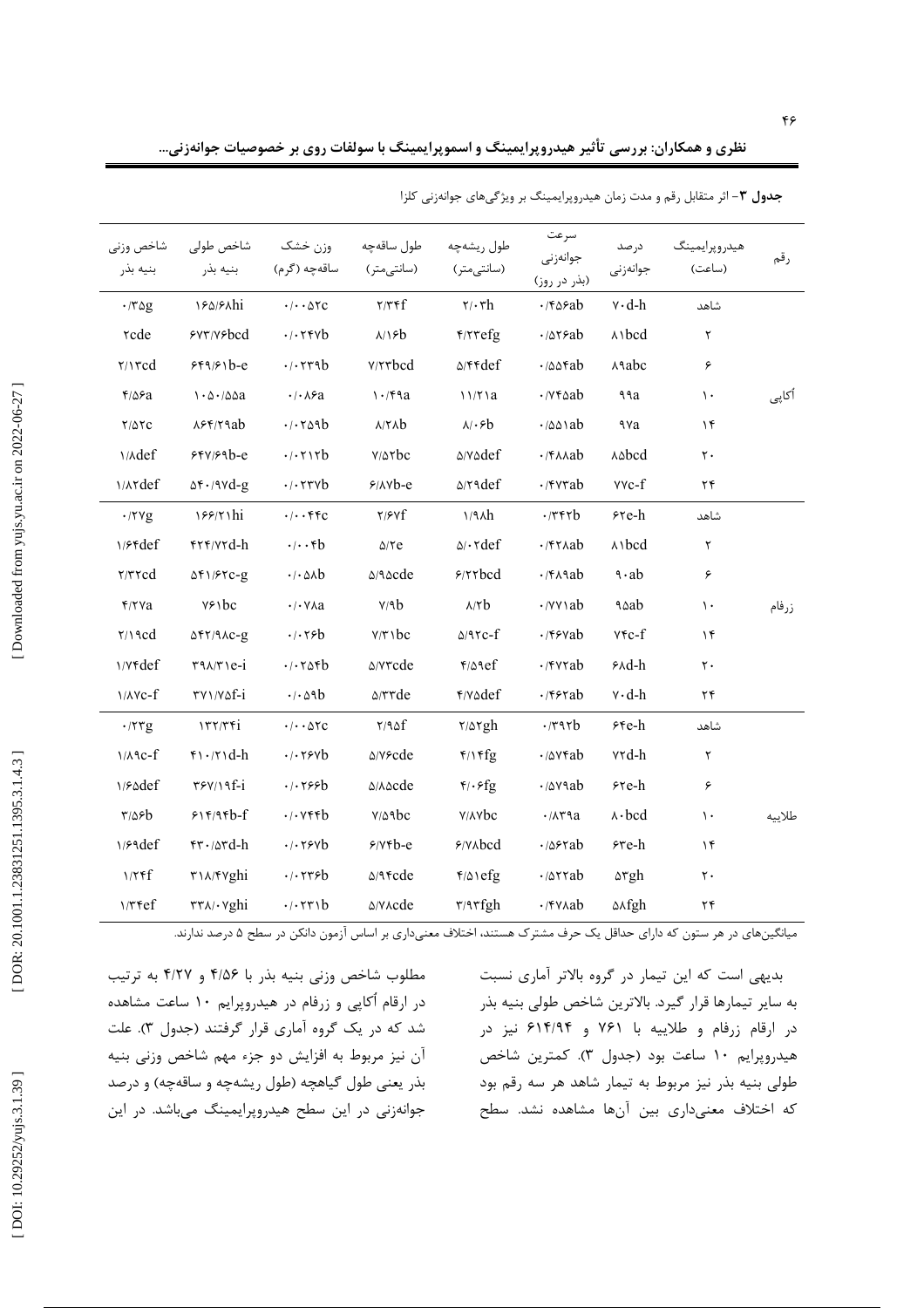راستا نتایج جدول همبستگی نشان داد که شاخص وزنی بنیه گیاهچه همبستگی مثبت و معنیدار با طول ریشهچه (\*\*\*r=۰/۴۴)، طول ساقهچه (\*\*\*۱۸۶) و درصد جوانهزنی (\*\*\*r=) داشته است (جدول ۸). بالاترين شاخص وزنی بنیه بذر در رقم طلاییه نیز با ۳/۵۶ در سطح چهارم هیدروپرایم مشاهده شد. کمترین این شاخص نیز همانند شاخص طولی بنیه بذر در تیمار شاهد ثبت شد؛ بنابراین مي توان نتيجه گرفت كه هيدرويرايمينگ در بهبود شاخصهای طولی و وزنی بنیه بذر نقش عمدهای را ایفا می کند که با توجه به استقرار ضعیف گیاهچه کلزا می تواند بسيار مؤثر باشد.

# اثر اسموپرایمینگ با سولفات روی بر ویژگیهای جوانەزنى

نتایج حاصل از این بررسی نشان داد که اثر رقم به جزء وزن خشک ریشهچه و ضریب یکنواختی جوانهزدن و اثر سولفات روی بر تمامی صفات مورد بررسی معنیدار بود (جدول ۴). همچنین نتایج تجزیه واریانس نشان داد که اثر متقابل رقم و سولفات روی به جزء وزن خشک ریشهچه در کلیه صفات مورد بررسی در سطح ۱ درصد معنیدار بود (جدول ۴). نتايج مقايسه ميانگين اثر متقابل رقم و سولفات روی حاکی از آن است که بیشترین درصد جوانهزنی و سرعت جوانهزنی به ترتیب ۹۵ درصد و ۰/۶۱۸ بذر در روز در رقم اُکاپی، ۹۱ درصد و ۰/۶۱۹ بذر در روز در رقم زرفام و ۸۴ درصد و ۱۷۲۶۰ بذر در روز در رقم طلاییه در غلظت ۰/۰۳۵ گرم در لیتر سولفات روی به دست آمد (جدول ۵). به نظر می رسد افزایش درصد و سرعت جوانهزنی در تیمارهای آمادهسازی بذرها با سولفات روی به دلیل افزایش سرعت فعالسازی آنزیمهای كربونيك انهيدراز، ماليك دهيدروژناز، گلوتامات دهيدروژناز و الكل دهيدروژناز (فاجريا<sup>\</sup> و همكاران، ۲۰۱۱) و انبساط سلولها باشد. همچنین در هر سه رقم مورد مطالعه کمترین درصد و سرعت جوانهزنی نیز در غلظت ۴ گرم سولفات روی مشاهده شد که با تیمار شاهد در یک گروه

أماري قرار گرفتند (جدول ۵). بەطور كلي نتايج بيانگر اين مسئله است که با افزایش غلظت سولفات روی از ۰/۰۳۵ به ۴ گرم در لیتر در هر سه رقم درصد و سرعت جوانهزنی کاهش یافت. آرتولا و همکاران (۲۰۰۳) دلیل کاهش درصد و سرعت جوانهزنی در غلظتهای بالای اسموپرایمینگ را به ایجاد سمیت از طریق تجمع این یونها در جنین نسبت دادند. در این رابطه تایلکوسکا ٰ و همکاران (۲۰۰۱) نیز اظهار داشتند که در غلظتهای بالا مواد اسموپرایمینگ به دلیل ایجاد ویسکوزیته بالای این ترکیبات، بهعنوان یک مانع برای تبادل گاز عمل کرده و با افزایش متابولیسم غیرهوازی مانع از جذب اکسیژن توسط بذر میگردد. غلظتهای بالای سولفات روی از طریق افزایش رادیکالهای آزاد و به دنبال آن کاهش تولید NADPH در کلروپلاست، کاهش فعالیت فتوسیستم II و آنزیم RUBP کربوکسیلاز و همچنین کاهش سنتز ATP، باعث كاهش جذب آب و انتقال مواد غذايي از ليهها شده که در نهایت منجر به کاهش درصد و سرعت جوانهزنی میگردد (پراسد<sup>۳</sup> و همکاران، ۱۹۹۹). نتایج مقایسه میانگین اثر متقابل رقم و غلظتهای سولفات روی بر طول ریشهچه و ساقهچه نشان داد که هر سه رقم تحت تأثیر اثر متقابل قرار گرفتند، بهطوری که آمادهسازی بذرها در ارقام زرفام و طلاییه در غلظتهای ۰/۰۳۵ و ۰/۱ گرم در لیتر و رقم أكاپي در تمامي غلظتهاي مختلف سولفات روى سبب افزایش معنیدار این دو مؤلفه نسبت به تیمار شاهد گردید (جدول ۵). عنصر روی یکی از عناصر مهم در سنتز هورمون اکسین میباشد (لاواره و راسکار، ۲۰۱۴). اکسین با افزایش رشد طولی سلول موجب افزایش رشد سلول و طویل شدن ریشه و ساقه میشود. اکسین همچنین باعث افزايش انبساطپذيري (قابليت اتساع) ديواره سلولي از طريق فعال كردن پمپ پروتونى ATPase در غشا پلاسمایی میشود که از این طریق میزان رشد سلول را تحت تأثیر قرار داده و باعث افزایش سرعت رشد گیاه میشود (ساندرلند <sup>۲</sup>، ۱۹۶۶). افضل و همکاران (۲۰۱۳) نیز

 $1$  Fageria

<sup>&</sup>lt;sup>2</sup> Tylkowska

 $^3$  Prasd

<sup>&</sup>lt;sup>4</sup> Sunderland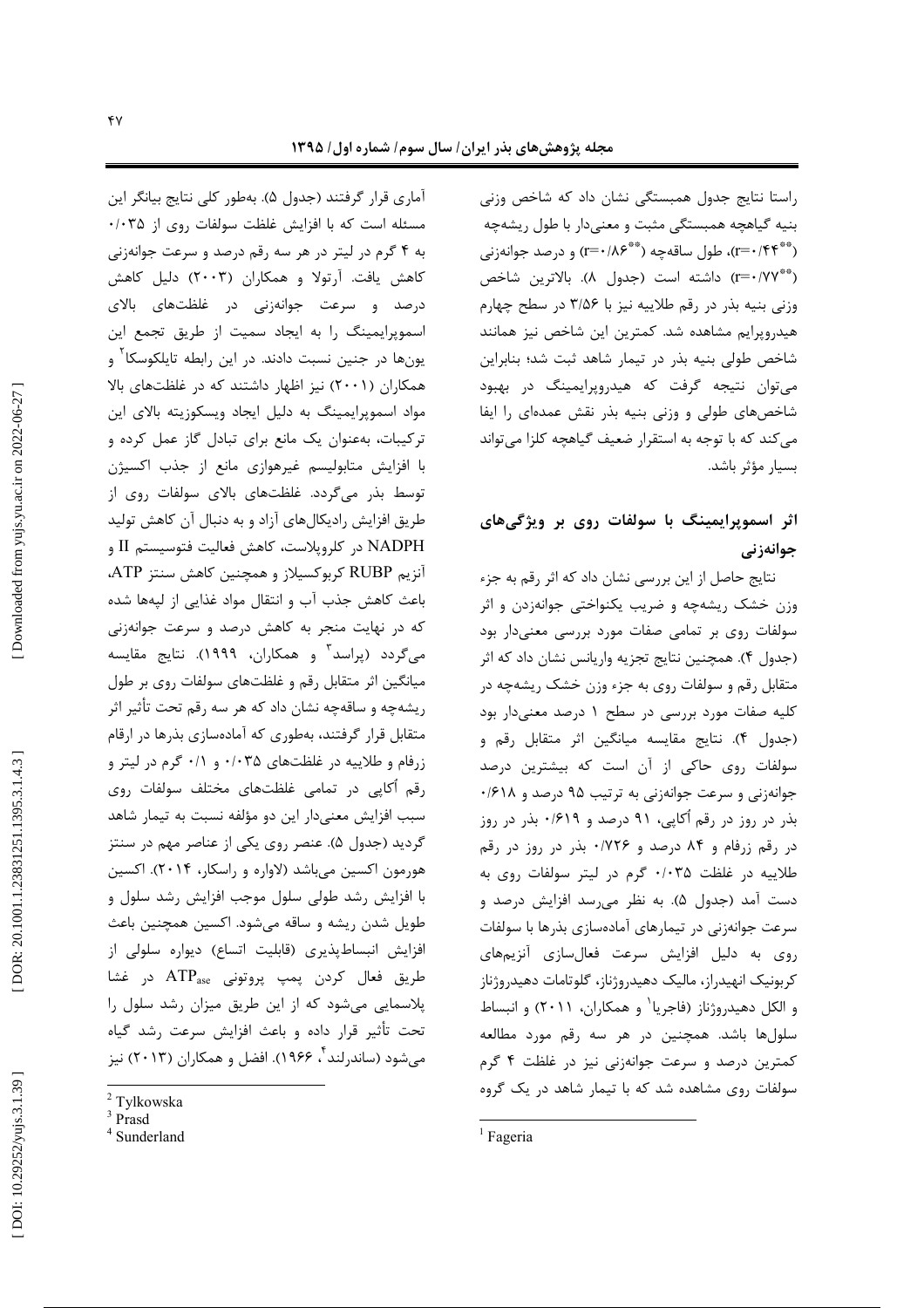پاسخ مثبت ذرت را به غلظتهای مختلف سولفات روی در افزایش طول ریشهچه و ساقهچه نسبت به تیمار شاهد گزارش کردند. باسرا و همکاران (۱۹۸۸) دریافتند مواد ė اسموپرایمینگ از طریق افزایش میزان دی فسفاتیدیل گلیسرول در بذرها موجب سازماندهی غشاهای میتوکندری شده و تولید ATP افزایش یافته که موجب افزایش رشد ریشهچه و ساقهچه میگردد. نتایج حاصل از جدول ضرایب همبستگی حاکی از همبستگی مثبت بین طول ریشهچه و ساقهچه با درصد و سرعت جوانهزنی دارد (جدول ۹). همبستگی موجود بین طول ریشهچه و ساقهچه با درصد و سرعت جوانهزنی میتواند مؤید افزایش جذب آب و املاح مفید توسط گیاهچه باشد (پاپالا<sup>۱</sup> و<br>همکاران، ۱۹۹۹). با بررسی میانگینهای سطوح مختلف همکاران، ۱۹۹۹). با بررسی میانگینه سولفات روی مشخص شد که بالاترین طول ریشهچه و ساقهچه در ارقام مورد بررسی در غلظت ۰/۰۳۵ گرم در ليتر به دست آمد (جدول ۵). به نظر م<sub>عا</sub>رسد بالاتر بودن سرعت جوانهزنی در این غلظت (۰/۰۳۵ گرم در لیتر) اعث افزایش بهرهبرداری از ذخایر موجود در بذر توسط ė گیاهچه جوانهزده شده باشد و احتمال میرود همین عامل . موجب افزایش طول ساقهچه و ریشهچه گردیده است همچنین میتواند کاهش طول ریشهچه و ساقهچه در غلظتهای بالای سولفات روی به دلیل کاهش ترشح į هورمونهای مؤثر در تنظیم رشد و نمو گیاهچه باشد که اعث اختلاف در رشد و در نتیجه کاهش طول ریشهچه و ė ساقهچه میگردد (پدلر<sup>۲</sup> و همکاران، ۲۰۰۰). بیشترین مقدار طول ریشهچه و ساقهچه به ترتیب با ۱۲/۶۶ و ۱۰/۵ سانتیمتر در رقم آکاپی و در غلظت ۰/۰۳۵ گرم در لیتر مشاهده شد (جدول ۵)؛ بنابراین چنین استنباط میشود که رقم آکاپی نسبت به ارقام زرفام و طلاییه دارای پتانسیل ژنتیکی و کیفیت فیزیولوژیکی بالایی در پاسخ به  $\overline{\phantom{a}}$ عنصر روی میباشد. شاید علت این اختلاف بین ارقام را . į میتوان با کیفیت فیزیولوژیکی بذر توجیه کرد. به خاطر . ينكه دوام هر مرحله جذب آب وابسته با خواص توارثى از ļ

- $\frac{1}{2}$  Puppala
- 

جمله ساختمان، ساختارهای شیمیایی بذر، نفوذپذیری پوشش بذر و غیره دارد، چنین به نظر می رسد که این شرایط در رقم آکاپی بهتر بوده است. آزمایش حاضر نشان داد که ارقام تحت تیمار غلظتهای مختلف سولفات روی در مقایسه با تیمار شاهد توانستند بهطور مؤثری شاخص طولی بنیه گیاهچه را بهبود بخشند (جدول ۵). افزایش شاخص طولی بنیه گیاهچه با سولفات روی در گندم توسط محققین دیگر نیز گزارش شده است (رینگال و گراهام<sup>۳</sup>، ۱۹۹۵؛ یلماز<sup>۴</sup> و همکاران، ۱۹۹۸). در بذرهای پرایم شده با محلولهای اسمزی تراوش متابولیتهای درونسلولی از غشای بذرها کمتر بوده و بهتبع آن هدایت الکتریکی<sup>۵</sup> عصاره این بذرها نیز کمتر است (قاسمی<sup>۶</sup> گلعذانی و همکاران، ۲۰۱۰)، این موضوع نیز میتواند توجیهی برای تسریع صفات جوانهزنی و به دنبال آن افزایش شاخص طولی بنیه بذر باشد. سطح مطلوب شاخص طولی بنیه بذر، برای رقم آکاپی ۱۰۱۴/۸۶ در غلظت ۰/۰۳۵ گرم در لیتر مشاهده شد (جدول ۵)؛ که علت آن را میتوان به افزایش معنیدار طول ساقهچه و ریشهچه و همچنین درصد جوانهزنی بالاتر این رقم در این į سطح پرایمینگ نسبت داد. نتایج جدول همبستگی نیز این موضوع را بهخوبی توجیه میکند. بهطوری که . همبستگی مثبت و معنیداری بین شاخص طولی بنیه بذر با طول ریشهچه (\*\*\*۲+۳) و طول ساقهچه (\*\*\*۲=۲) وجود دارد (جدول ۹). جودی و شریفزاده (۱۳۸۵) نیز بالا . بودن شاخص طولی بنیه بذر جو تحت اعمال پرایمینگ را به افزایش طول ریشهچه و طول کلئوپتیل نسبت دادند.

- <sup>3</sup> Rengel and Graham<br>  $\frac{4}{\text{Yilmaz}}$ <br>  $\frac{5}{\text{Electrical conductivity}}$ <br>  $\frac{6}{\text{Ghassemi-Golezani}}$
-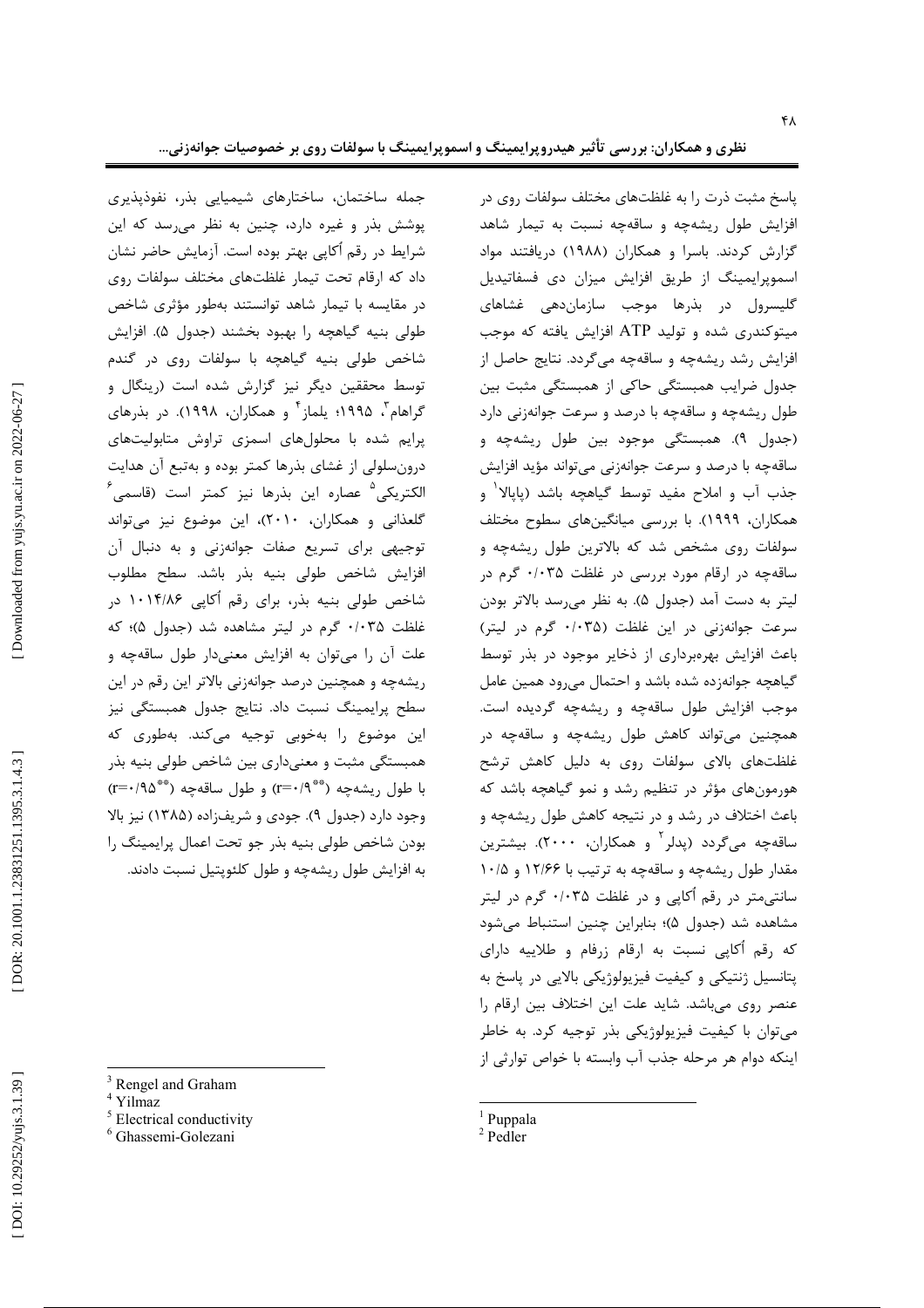| ضريب يكنواختى<br>جوانەزدن                             | شاخص وزنى بنيه بذر<br>ساقەجە | شاخص طولى بنيه<br>بذر                      | وزن خشک<br>ساقەچە                                            | وزن خشک<br>ريشەچە                                                   | طول<br>ساقەچە                      | طول<br>ريشەچە                           | سرعت<br>جوانەزنى                                             | درصد<br>جوانەزنى                  | درجه<br>آزادى | منابع تغيير                |
|-------------------------------------------------------|------------------------------|--------------------------------------------|--------------------------------------------------------------|---------------------------------------------------------------------|------------------------------------|-----------------------------------------|--------------------------------------------------------------|-----------------------------------|---------------|----------------------------|
| $\cdot/\cdot\setminus^{\text{ns}}$                    | $T \cdot /V1^{aa}$           | <b>TTVAYT9/YA</b> **                       | $-1.71$                                                      | $\cdot/\cdots\cdot\tau\tau^{\text{ns}}$                             | T17/57                             | <b>TT9/A000</b>                         | $\cdot$ / $\cdot$ $\wedge^{\bullet}$ <sup>*</sup>            | $55\lambda\lambda/f^{00}$         | ۲             | رقم                        |
| .119                                                  | $1f \cdot /1 \Lambda^{oo}$   | <b>YIAAIIY/TF</b> **                       | .1.11                                                        | .1.1                                                                | 149/91 <sup>00</sup>               | $Yf f / q^{\alpha \alpha}$              | $.154^{\circ\circ}$                                          | 11YTT/۶1 <sup>00</sup>            | ۵             | سولفات روى                 |
| $\cdot$ / $\cdot$ $\mathfrak{f}^{\text{ns}}$          | $Y/Y \in \mathbb{R}^{60}$    | $90YAYYY^{\circ\circ}$                     | $\cdot/\cdots\setminus\tau^{\text{ns}}$                      | $\cdot/\cdots\setminus\mathfrak{f}^{\text{ns}}$                     | $Y/\cdot$ q <sup>oo</sup>          | $9/97^{\circ\circ}$                     | .1.70                                                        | <b>TFY/AI</b> <sup>00</sup>       | ۴             | زمان                       |
| $-$ /۴۱ $^{\circ}$                                    | $1.195^{\circ}$              | $1.777A/Y9^{\circ\circ}$                   | $-1$ $\cdots$ 11 <sup>00</sup>                               | $\cdot \cdots \cdot \tau \Delta^{ns}$                               | 1779500                            | <b><i>IVIAT</i></b> **                  | .1.19                                                        | $101/99^{\circ\circ}$             | ١.            | رقم × سولفات<br>روى        |
| $\cdot$ / $\cdot$ $\Upsilon$ $\Upsilon$ <sup>ns</sup> | $1/5r^{\circ}$               | $\lambda$ ۳۹۹/۶۷ $^{\text{ns}}$            | $\cdot/\cdots\setminus\varphi^{\text{ns}}$                   | $\cdot \mid \cdot \cdot \cdot \cdot \cdot \cdot \mid$ <sup>ns</sup> | $.195$ <sup>ns</sup>               | $1/\cdot \lambda^{ns}$                  | $-1.11$ °                                                    | <b><i>ASIAN</i></b> <sup>ns</sup> | ٨             | رقم × زمان                 |
| $-1.5$                                                | <b>F/91.00</b>               | 44.87/9700                                 | $-1.000$                                                     | $\cdot$ / $\cdot$ $\cdot$ $\cdot$ $\wedge$ <sup>ns</sup>            | $T/TT^{oo}$                        | $\Upsilon/\Upsilon\Upsilon^{\text{ns}}$ | $\cdot$ / $\cdot$ $\cdot$ $\uparrow \triangle$ <sup>ns</sup> | $09/15$ <sup>ms</sup>             | ٢.            | سولفات روی ×<br>زمان       |
| $\cdot$ / $\cdot$ $\gamma$ <sup>ns</sup>              | <b><i>MAT</i></b>            | $Y \cdot 97^{ns}$                          | $\cdot$ / $\cdot$ $\cdot$ $\uparrow \triangle$ <sup>00</sup> | $\cdot \cdot \cdot \cdot \cdot \tau$ <sup>ns</sup>                  | $1/\cdot \mathfrak{f}^{\text{ns}}$ | $1/91^{ns}$                             | $\cdot/\cdot\cdot\setminus\gamma^{\text{ns}}$                | $\Upsilon \Upsilon / \Lambda$     | ۴.            | رقم × سولفات<br>روی × زمان |
| $\cdot$ / $\cdot$ ۲                                   | ۲۷۴۵.                        | ۶۸۹۱/۱۳                                    | $-1$                                                         | $-1 - -19$                                                          | $11 - \Delta$                      | Y/1T                                    | $-1 - 4$                                                     | 47/95                             | ١٧            | خطا                        |
| 4614                                                  | <b>T1/TV</b>                 | $\mathbf{Y} \mathbf{F} / \cdot \mathbf{F}$ | 11.1                                                         | 1Y/T1                                                               | $Y - 19$                           | <b>TY/TT</b>                            | 14/19                                                        | $1 - 1 - 1$                       |               | ضريب تغييرات<br>$($ .)     |

جدول ۴- تجزیه واریانس (میانگین مربعات) ویژگیهای جوانهزنی بذر و گیاهچهای ارقام کلزا تحت تیمار سولفات روی

ns، ۵ و ۴۰ به ترتیب عدم معنیداری، معنیداری در سطوح ۰/۵ و ۱/ میباشند.

|  |  | <b>جدول ۵</b> – اثر متقابل رقم و غلظت سولفات روی بر ویژگیهای جوانهزنی کلزا |
|--|--|----------------------------------------------------------------------------|
|--|--|----------------------------------------------------------------------------|

| شاخص وزني          | شاخص طولى                     | طول ساقەچە                        | طول ريشهچه                              | سرعت                                                                                                                                                                                                                                                                  | درصد                  | سولفات روى                              |        |
|--------------------|-------------------------------|-----------------------------------|-----------------------------------------|-----------------------------------------------------------------------------------------------------------------------------------------------------------------------------------------------------------------------------------------------------------------------|-----------------------|-----------------------------------------|--------|
| بنيه بذر           | بنيه بذر                      | (سانتى متر)                       | (سانتى متر)                             | جوانەزنى                                                                                                                                                                                                                                                              | جوانەزنى              | (گرم در ليتر)                           | رقم    |
| $\cdot$ /۳۵ $b$    | 184/87fg                      | $Y/\Lambda$ FC                    | $Y/\cdot Yg$                            | $\cdot$ /۴۵۶c-g                                                                                                                                                                                                                                                       | $v \cdot cde$         | شاهد                                    |        |
| ra                 | 1.15/15a                      | $\mathcal{N} \cdot \mathcal{N}$ a | 17/99a                                  | $\cdot$ / $\circ$ \ $\wedge$ ab                                                                                                                                                                                                                                       | ۹۵а                   | $\cdot$ / $\cdot$ $\uparrow$ $\uparrow$ |        |
| $\gamma$           | 519/75b                       | Y/Yb                              | $\lambda$ / $\epsilon$ bc               | $\cdot$ / $\triangle$ $\triangle$ r $bcd$                                                                                                                                                                                                                             | <b>Asab</b>           | $\cdot/\wedge$                          |        |
| $f/\Delta f b$     | <b>ATT/V&amp;bc</b>           | ٧b                                | <b>Y/Yfbcd</b>                          | $\cdot$ /۴۹b-f                                                                                                                                                                                                                                                        | vabcd                 | $\cdot$ /۴                              | أكاپى  |
| $\frac{8}{100}$    | ray/vvcd                      | $v / \cdot v$                     | $Y/11b-e$                               | $\cdot$ /۴ $\cdot$ ۹efg                                                                                                                                                                                                                                               | $5rd-h$               | $\lambda$                               |        |
| $1/\lambda b$      | rer/avde                      | 5/57b                             | $9/9$ acde                              | $\cdot$ /٣۵fg                                                                                                                                                                                                                                                         | <b>arghi</b>          | ۴                                       |        |
| $\cdot$ /۲۷b       | 18V/ATfg                      | Y/FAC                             | Y/11g                                   | $\cdot$ /۴۱۶d-g                                                                                                                                                                                                                                                       | $5rd-h$               | شاهد                                    |        |
| 1/Ffa              | 55.185                        | 9/86                              | 4/16                                    | $\cdot$ / $\circ$ \ 9ab                                                                                                                                                                                                                                               | ٩١a                   | $\cdot$ / $\cdot$ $\uparrow$ $\uparrow$ |        |
| $\tau/\tau \tau b$ | Y31/Vef                       | $Y/Y$ ۶ $C$                       | $\triangle$ / $\blacktriangleright$ def | $\cdot$ /010b-e                                                                                                                                                                                                                                                       | <b>v</b> sbc          | $\cdot/\wedge$                          |        |
| f                  | $\frac{8}{77}$                | T/FAC                             | $\frac{f}{\tau}$                        | $\cdot$ /۴۳۷d-g                                                                                                                                                                                                                                                       | $55c-9$               | $\cdot$ /۴                              | زرفام  |
| $\frac{7}{10}$     | 11F/FFfg                      | $\mathbf{r}/\mathbf{r}$ abc       | $\frac{r}{\Delta}$                      | $\cdot$ /٣٧٢fg                                                                                                                                                                                                                                                        | $\Delta \Delta f - i$ | $\lambda$                               |        |
| 1/YFb              | 1YY/Tffg                      | $\Upsilon/\Upsilon$ YC            | $\frac{r}{\Delta}$                      | $\cdot$ /٣٢٨g                                                                                                                                                                                                                                                         | ۴۹hij                 | ۴                                       |        |
| $\cdot$ /۲۳ $b$    | $177/79$ fg                   | Y/9AC                             | $Y/\Delta Yfg$                          | $\cdot$ $\upmu$                                                                                                                                                                                                                                                       | rrij                  | شاهد                                    |        |
| $1/A$ ab           | 517/A9b                       | $V/\cdot 9b$                      | $\lambda/\cdot$ \bcd                    | $\cdot$ / $\vee$ $\vee$ $\vee$ $\vee$ $\vee$ $\vee$ $\vee$ $\vee$ $\vee$ $\vee$ $\vee$ $\vee$ $\vee$ $\vee$ $\vee$ $\vee$ $\vee$ $\vee$ $\vee$ $\vee$ $\vee$ $\vee$ $\vee$ $\vee$ $\vee$ $\vee$ $\vee$ $\vee$ $\vee$ $\vee$ $\vee$ $\vee$ $\vee$ $\vee$ $\vee$ $\vee$ | <b>Afab</b>           | $\cdot$ / $\cdot$ $\uparrow$ $\uparrow$ |        |
| 1/6ab              | $Yf\Lambda/Ye$ fg             | $\tau$ / $\epsilon$               | $f/\lambda$ \efg                        | $\cdot$ / $\triangle \wedge \triangle$ bc                                                                                                                                                                                                                             | $20 - f$              | $\cdot/\wedge$                          |        |
| $\frac{8}{2}$      | 10 <sub>N</sub> /T1fg         | $Y/\Delta AC$                     | $\frac{r}{\log n}$                      | $\cdot$ / $\triangle \land \land b$ -e                                                                                                                                                                                                                                | $\epsilon$ · e-h      | $\cdot$ /۴                              | طلاييه |
| 1/59b              | $17\lambda/\Delta\Upsilon$ fg | Y/FAC                             | $\frac{7}{5}$                           | $\cdot$ / $\mathfrak{r}$ $\cdot$ $\mathfrak{r}$ efg                                                                                                                                                                                                                   | <b>Frij</b>           | $\lambda$                               |        |
| 1/56               | 1.5/19g                       | <b>Y/VAC</b>                      | 7/29                                    | $\cdot$ /٣٣٩g                                                                                                                                                                                                                                                         | ٣٩j                   | ۴                                       |        |

میانگینهای در هر ستون که دارای حداقل یک حرف مشترک هستند، اختلاف معنیداری بر اساس آزمون دانکن در سطح ۵ درصد ندارند.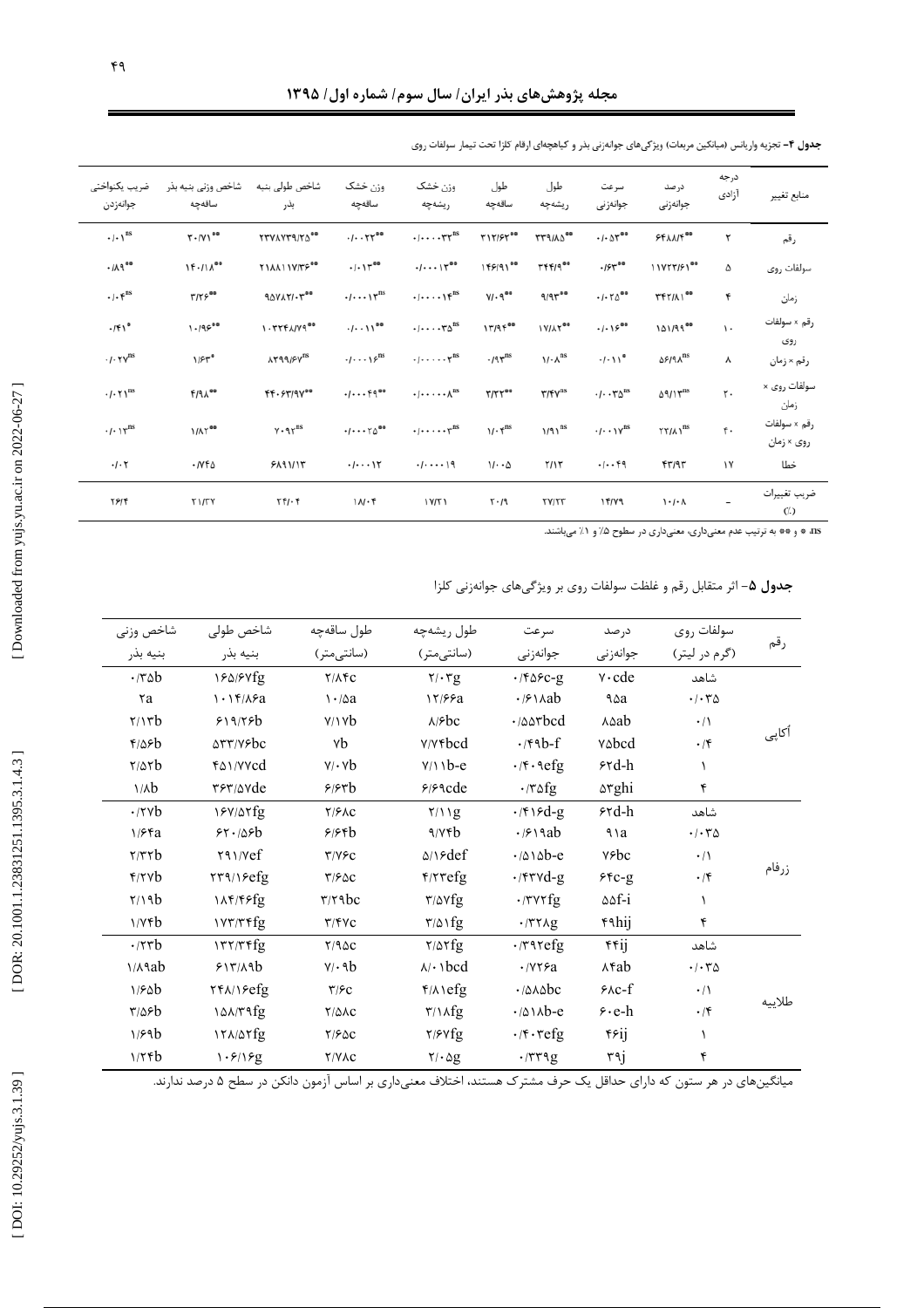|                        | رقم كلزا                             |                | مدت زمان        |
|------------------------|--------------------------------------|----------------|-----------------|
| طلاسه                  | ز, فام                               | أكاپى          | پرايمينگ (ساعت) |
| $\cdot$ /٣٩٢b          | $\cdot$ /۴۱۶ab                       | $\cdot$ /۴۵۶ab | شاهد            |
| $\cdot$ /۴۹a           | $\cdot$ /۴۵۵ab                       | $\cdot$ /۴۹۶ab | ۶               |
| $\cdot$ /۴۵۷ab         | $\cdot$ /۴۶۵ab                       | $\cdot$ /۴۷۸ab | ۱۰              |
| $\cdot$ /۴۵ab          | $\cdot$ /۴۳ $\lambda$ ab             | $\cdot$ /۴۷۷ab | ۱۴              |
| $\cdot$ /۴ $\land$ ۹ab | $\cdot$ / $\uparrow$ r $\uparrow$ ab | $\cdot$ /۴۶۵ab | ۱۸              |

جدول ۶- اثر متقابل مدت زمان پرایمینگ و رقم کلزا بر سرعت جوانهزنی

میانگینهایی که دارای حداقل یک حرف مشترک هستند، اختلاف معنیداری بر اساس آزمون دانکن در سطح ۵ درصد ندارند.

نامیه و توان رویش میگردد. با افزایش غلظت سولفات روی از ۰/۰۳۵ به ۰/۱ گرم در لیتر شاخص طولی بنیه بذر در هر سه رقم اُفت محسوسی داشت بهطوری که در ارقام اُکاپی، زرفام و طلاییه به ترتیب ۴۷، ۶۱ و ۴۰ درصد كاهش نشان داد (جدول ۵).

در رقم زرفام و طلاییه نیز بیشترین شاخص طولی بنیه بذر در غلظتهای ۰/۰۳۵ گرم در لیتر مشاهده شد که از نظر آماری اختلاف معنیداری بین آنها مشاهده نشد (جدول ۵). به نظر می رسد غلظتهای پایین سولفات روی از طریق بهبود غشاء سیتوپلاسمی و در نتيجه كاهش اتلاف الكتروليتها موجب افزايش قوه

جدول ۷- اثر متقابل سولفات روى و مدت زمان پرايمينگ بر طول ساقهچه و شاخص طولى بنيه بذر كلزا

|                                                                                    | طول ساقەچە (سانتىمتر) شاخص طولى بنيه بذر                                    | زمان<br>(ساعت) | غلظت سولفات روی (گرم در لیتر)           |
|------------------------------------------------------------------------------------|-----------------------------------------------------------------------------|----------------|-----------------------------------------|
| <b>YYA/۶۳b</b>                                                                     | $\lambda$ $\uparrow$ $\uparrow$ $\uparrow$ $\uparrow$ $\uparrow$ $\uparrow$ | ۶              |                                         |
| 97.709a                                                                            | 9/88Aa                                                                      | $\mathcal{L}$  | $\cdot$ / $\cdot$ $\uparrow$ $\uparrow$ |
| $Y\mathbf{r} \cdot \mathbf{r}$                                                     | $\lambda/\lambda \tilde{r}$ a                                               | ۱۴             |                                         |
| <b><i>۵۵۹/۱۸c</i></b>                                                              | 5/44Ab                                                                      | ١٨             |                                         |
| $f_0 \cdot \Delta_0$                                                               | $\triangle/\triangle V$ rbc                                                 | ۶              |                                         |
| $\frac{1}{2}$                                                                      | $f(y_3)$                                                                    | $\mathcal{L}$  | $\cdot/$                                |
| ٣۶۴/٩٩def                                                                          | <b>F</b> IAFTbcd                                                            | ۱۴             |                                         |
| $\mathsf{r}\mathsf{f}\wedge\wedge\wedge\mathsf{dd}\text{-}\mathsf{g}$              | <b>F/FVTbcd</b>                                                             | ١٨             |                                         |
| $rr$ $6d-g$                                                                        | F/                                                                          | ۶              |                                         |
| $\mathbf{r}$ \r/fvd-h                                                              | $f/\gamma \Delta \lambda$ cd                                                | $\mathcal{L}$  | $\cdot$ /۴                              |
| $\frac{r}{9}$                                                                      | $f/\mathcal{F}$ \ $\Delta bcd$                                              | ۱۴             |                                         |
| TAT/VVe-h                                                                          | $f/\gamma$ facd                                                             | ۱۸             |                                         |
| $\mathsf{r}\mathsf{s}\mathsf{v}\mathsf{r}\mathsf{v}\mathsf{e}\mathsf{-}\mathsf{h}$ | $f/\gamma \Delta$ \cd                                                       | ۶              |                                         |
| rsvane-h                                                                           | $f/\Delta\Delta f$ <sub>bcd</sub>                                           | $\mathcal{L}$  | ١                                       |
| $\mathbf{Y} \cdot \mathbf{A} \mathbf{V} \mathbf{e} - \mathbf{h}$                   | $f/\tau\tau$ rd                                                             | ۱۴             |                                         |
| TFT/VTe-h                                                                          | FTYcd                                                                       | ۱۸             |                                         |
| rry/Age-h                                                                          | $f/T$ $\Lambda$ rcd                                                         | ۶              |                                         |
| $Y19/97e-h$                                                                        | $f/\Delta \cdot \Delta bcd$                                                 | $\mathcal{L}$  | ۴                                       |
| $\mathsf{r}\cdot\mathsf{r}\cap\mathsf{rgh}$                                        | $f/Y \circ c d$                                                             | ۱۴             |                                         |
| $19Y/\cdot$ rgh                                                                    | $\mathfrak{r}_{\ell}$ . $\epsilon$ and                                      | ۱۸             |                                         |
| 144/14h                                                                            | <b>TIATAD</b>                                                               |                | شاهد                                    |

میانگینهای در هر ستون که دارای حداقل یک حرف مشترک هستند، اختلاف معنیداری بر اساس آزمون دانکن در سطح ۵ درصد ندارند.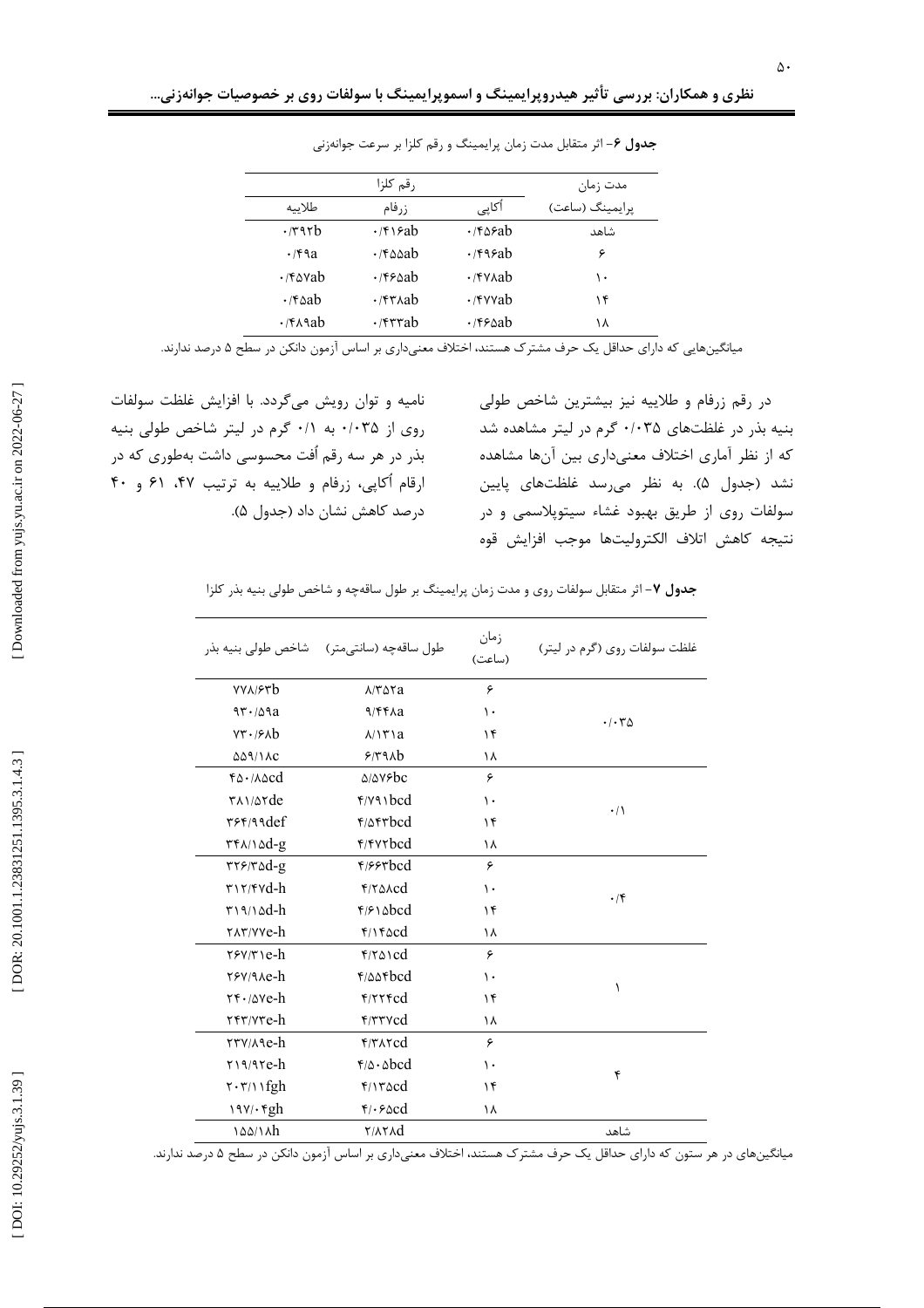| ضريب<br>يكنواختى<br>جوانه زدن | شاخص<br>وزنى بنيه<br>بذر             | شاخص<br>طولى بنيه<br>بذر         | وزن خشک<br>ساقەچە                | وزن خشک<br>ريشەچە                       | طول<br>ساقەچە                         | طول<br>ريشەچە                             | سرعت<br>جوانەزنى                     | درصد<br>جوانەزنى                  | مؤلفهها            |
|-------------------------------|--------------------------------------|----------------------------------|----------------------------------|-----------------------------------------|---------------------------------------|-------------------------------------------|--------------------------------------|-----------------------------------|--------------------|
|                               |                                      |                                  |                                  |                                         |                                       |                                           |                                      |                                   | درصد جوانەزنى      |
|                               |                                      |                                  |                                  |                                         |                                       |                                           |                                      | $\cdot$ /۴۷**                     | سرعت جوانهزني      |
|                               |                                      |                                  |                                  |                                         |                                       |                                           | $\cdot$ / $\Delta \Upsilon^{**}$     | $\cdot$ /۶۴**                     | طول ريشەچە         |
|                               |                                      |                                  |                                  |                                         |                                       | $\cdot$ / $\varsigma$ r <sup>**</sup>     | $\cdot$ /۶۶ $^{\ast\ast}$            | $\cdot$ / $5 \rangle$ **          | طول ساقەچە         |
|                               |                                      |                                  |                                  |                                         | $\cdot/\Delta1^*$                     | $\cdot$ /۴۳**                             | $\cdot$ / $54$ **                    | $\cdot/\tau$ $\rangle^\text{ns}$  | وزن خشک ريشهچه     |
|                               |                                      |                                  |                                  | $\cdot/\Delta\Upsilon^{**}$             | $\cdot$ /09**                         | $\cdot$ /۶۲ <sup>**</sup>                 | $\cdot/\Delta\Lambda^{***}$          | $\cdot$ /۴۷**                     | وزن خشک ساقهچه     |
|                               |                                      |                                  | $\cdot$ / $5 \rangle$ **         | $\cdot$ /۴۱ <sup>**</sup>               | $\cdot$ /9 $\tau$ **                  | $\cdot$ /<br>Y $\uparrow^{\ast\ast}$      | $\cdot$ /۶۲ <sup>**</sup>            | $\cdot/\Lambda \mathfrak{f}^{**}$ | شاخص طولي بنيه بذر |
|                               |                                      | $\cdot/\Lambda \texttt{M}^{***}$ | $\cdot/\lambda \mathcal{S}^{**}$ | $\cdot$ /۴۴**                           | $\cdot$ /Y \**                        | $\cdot$ / $Y^*$ **                        | $\cdot$ / $5 \rangle$ **             | $\cdot$ /YY <sup>**</sup>         | شاخص وزني بنيه بذر |
|                               | $\boldsymbol{\cdot}$ /٢٥ $^{\rm ns}$ | $\cdot$ /۲۶ $^{\rm ns}$          | $\cdot/\gamma$ ۴ <sup>ns</sup>   | $ \cdot$ / $\cdot$ $\tau$ <sup>ns</sup> | $\boldsymbol{\cdot}$ /۲ \ $^{\rm ns}$ | $\boldsymbol{\cdot}$ /٢٢ $^{\mathrm{ns}}$ | $\boldsymbol{\cdot}$ /٢٥ $^{\rm ns}$ | $\cdot$ /٣١ <sup>*</sup>          | ضريب يكنواختى      |

جدول ۸- ضرایب همبستگی مؤلفههای جوانهزنی تحت مدت زمانهای هیدروپرایمینگ

ns، \* و \*\* به ترتیب عدم معنیداری، معنیداری در سطوح ۰٪ و ۱٪ میباشند.

جدول ۹- ضرایب همبستگی مؤلفههای جوانهزنی تحت تیمار سولفات روی

| ضريب<br>يكنواختى<br>جوانه زدن | شاخص<br>وزنى بنيه<br>بذر         | شاخص<br>طولى بنيه<br>بذر     | وزن<br>خشک<br>ساقەچە      | وزن<br>خشک<br>ريشەچە                                      | طول<br>ساقەچە                                | طول<br>ريشەچە                                               | سرعت<br>جوانەزنى                     | درصد<br>جوانەزنى              | مؤلفهها            |
|-------------------------------|----------------------------------|------------------------------|---------------------------|-----------------------------------------------------------|----------------------------------------------|-------------------------------------------------------------|--------------------------------------|-------------------------------|--------------------|
|                               |                                  |                              |                           |                                                           |                                              |                                                             |                                      |                               | درصد جوانەزنى      |
|                               |                                  |                              |                           |                                                           |                                              |                                                             |                                      | $\cdot/\lambda \Upsilon^{**}$ | سرعت جوانەزنى      |
|                               |                                  |                              |                           |                                                           |                                              |                                                             | $\cdot$ / $\Delta \Upsilon^{**}$     | $\cdot$ /Y \**                | طول ريشهچه         |
|                               |                                  |                              |                           |                                                           |                                              | $\boldsymbol{\cdot}$ /<br>AV $^{**}$                        | $\cdot$ /۴۳**                        | $\cdot$ / $55$ **             | طول ساقەچە         |
|                               |                                  |                              |                           |                                                           | $\cdot/\tau$ $\zeta^{\rm ns}$                | $\boldsymbol{\cdot}$ /٢ $\boldsymbol{\upgamma}^{\text{ns}}$ | $\boldsymbol{\cdot}$ /٢٢ $^{\rm ns}$ | $\cdot$ /٢٩ <sup>*</sup>      | وزن خشک ریشهچه     |
|                               |                                  |                              |                           | $\boldsymbol{\cdot} /\boldsymbol{\upgamma}^*$             | $\cdot$ / $\varsigma^{**}$                   | $\cdot$ /۶۳**                                               | $\cdot$ /۴۱ <sup>**</sup>            | $\cdot$ /۴۴**                 | وزن خشک ساقهچه     |
|                               |                                  |                              | $\cdot$ /۶۶ $^{\ast\ast}$ | $\cdot/\mathsf{r}$                                        | $\cdot$ /9 $\!\Delta^{\ast\ast}$             | $\cdot$ /9**                                                | $\cdot$ / $\varsigma^{**}$           | $\cdot$ / Y 9 **              | شاخص طولى بنيه     |
|                               |                                  | $\cdot/\Lambda^{**}$         | $\cdot$ /90 <sup>**</sup> | $\cdot$ /٣ $\Delta^*$                                     | $\boldsymbol{\cdot} / \mathsf{Y}^{\ast\ast}$ | $\cdot$ / $\gamma \gamma$ **                                | $\cdot$ /00 $^{\ast\ast}$            | $\cdot$ /۶۴**                 | شاخص وزني بنيه بذر |
|                               | $\cdot$ / $\Delta \Upsilon^{**}$ | $\cdot/\Delta \Upsilon^{**}$ | $\cdot$ /۴۷**             | $\boldsymbol{\cdot}$ /٢ $\boldsymbol{\Delta}^{\text{ns}}$ | $\cdot$ /۴۳**                                | $\cdot$ /۵۲**                                               | $\cdot/\Delta$ \ $^{**}$             | $\cdot/\Delta1^*$             | ضريب يكنواختى      |

ns، \* و \*\* به ترتیب عدم معنیداری، معنیداری در سطوح ۰٪ و ۱٪ میباشند.

ولی با افزایش غلظت سولفات روی از ۰/۱ به ۴ گرم علی رغم کاهش شاخص طولی بنیه بذر ولی مشاهده شد که این کاهش با شیب ملایمتری همراه بود. کمترین شاخص طولی بنیه بذر نیز با ۱۰۶/۱۶ در رقم طلاییه در غلظت ۴ گرم در لیتر مشاهده شد (جدول ۵).

اثر متقابل رقم و غلظت سولفات روى بر ضريب یکنواختی جوانهزدن نشان میدهد که الگوی تغییرات ضريب يكنواختى جوانهزني تقريبأ مشابه ساير صفات است. بەطورى كە بالاترين ضريب يكنواختى جوانەزدن

در هر سه رقم مورد مطالعه در غلظت ۰/۰۳۵ گرم سولفات روی به دست آمد (جدول ۵). هریس و همکاران (۲۰۰۵) نیز سمیت بالای سولفات روی را در کاهش مؤلفههای جوانهزنی نخود را گزارش کردند.

نتايج جدول تجزيه واريانس ويژگىهاى جوانهزنى بذر ارقام كلزا تحت تيمار سولفات روى نشان داد كه اثر ساده مدت زمان پرایمینگ بر کلیه صفات مورد بررسی

 $1$  Harris

 $\Delta$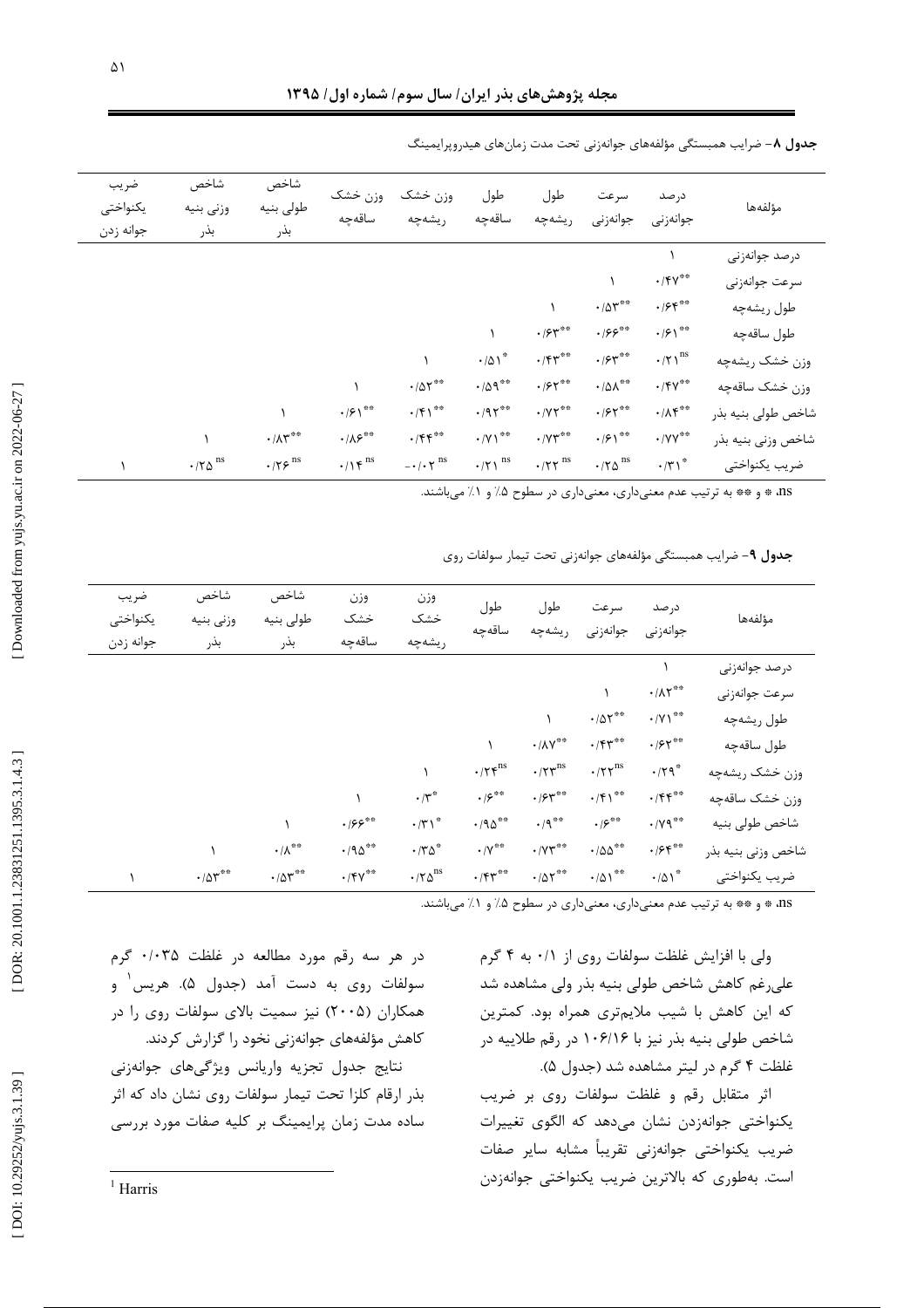به جزء وزن خشک ساقهچه و ریشهچه در سطح ۱ درصد معنیدار بود. همچنین اثر متقابل رقم و مدت زمان پرایمینگ بر سرعت جوانهزنی بذر در سطح ۵ درصد معنیدار بود (جدول ۴). بررسی اثر متقابل رقم و مدت زمان پرایمینگ مؤید آن است که بیشترین سرعت جوانهزنی با ۰/۵۴۷ در رقم طلاییه و مدت زمان ۱۰ ساعت گزارش شد که با سایر تیمارها (به جزء تیمار شاهد رقم طلاییه) اختلاف معنیداری نداشت (جدول  $\cdot$ (۶

نتايج تجزيه واريانس نشان داد كه اثر متقابل غلظتهای مختلف سولفات روی و مدت زمان پرایمینگ بر طول ساقەچە، وزن خشک ساقەچە، شاخص طولى بنیه بذر و شاخص وزنی بنیه بذر در سطح ۱ درصد معنیدار بود ولی بر درصد و سرعت جوانهزنی و همچنین بر طول و وزن خشک ریشهچه اثر معنیداری نداشت (جدول ۴). در غلظت ۰/۰۳۵ گرم در ليتر با افزایش مدت زمان پرایمینگ از ۶ ساعت به ۱۸ ساعت طول ساقهچه ۲۳ درصد کاهش نشان داد ولی در سایر غلظتهای سولفات روی با افزایش مدت زمان پرایمینگ اختلاف معنى دارى از نظر طول ساقهچه مشاهده نشد (جدول ۷). بیشترین تأثیر اثر متقابل غلظت و زمان بر طول ساقه چه با ۹/۴۸، ۸/۳۵ و ۸/۱۳ سانتی متر به ترتیب در مدت زمانهای ۱۰، ۶ و ۱۴ ساعت در غلظت ۰/۰۳۵ گرم در لیتر مشاهده شد که در یک گروه آماری قرار گرفتند (جدول ۷). بهطور كلي نتايج بيانگر آن است که بالاترین طول ساقهچه در غلظت ۰/۰۳۵ گرم در لیتر مشاهده شد و با افزایش در غلظت سولفات روی طول ساقەچە كاھش معنىدارى يافت. بە نظر مى سد غلظتهای بالای سولفات روی اثر بازدارندگی بر طویل شده سلول و تقسیم سلولی داشته است. سلاتون و همکاران (۲۰۰۱) نیز اظهار داشتند که بین طول ساقهچه برنج و غلظتهای سولفات روی همبستگی منفی وجود دارد. بهطوری که با افزایش سولفات روی طول ساقەچە كاھش معنىدار داشت. كاپرون و همکاران (۲۰۰۰) دلیل کاهش صفات جوانهزنی از جمله طول ساقهچه را در غلظتهای بالای تیمارهای

اسموپرایمینگ به ایجاد سمیت از طریق آسیبرسانی به پروتئینهای آل ایی ای<sup>۲</sup> عنوان کردند.

نتایج جدول مقایسه میانگین حاکی از آن است که اثر متقابل غلظت سولفات روى و مدت زمان پرايمينگ بهطور معنىدارى سبب بهبود شاخص طولى بنيه بذر نسبت به تیمار شاهد شده است (جدول ۷)؛ که با نتایج سایر محققین نیز مطابقت دارد (چیو و همکاران، ۲۰۰۲؛ مورنگو<sup>۵</sup> و همکاران، ۲۰۰۴). بیشترین شاخص طولی بنیه بذر با ۹۳۰/۵۹ در غلظت ۰/۰۳۵ در مدت زمان ١٠ ساعت به دست آمد كه نسبت به تيمار شاهد افزایش ۶ برابری داشت (جدول ۷). علت آن را می توان به افزایش طول ریشهچه و ساقهچه در این تیمار نسبت داد که با هم همبستگی مثبت و معنیداری نیز دارند (جدول ٩). على رغم كاهش شاخص طولى بنيه بذر در اثر افزایش غلظت سولفات روی، ولی مشاهده شد که در غلظتهای بالاتر اثر طول مدت زمان پرایمینگ بر شاخص طولي بنيه بذر معنى دار نبود.

نتايج تجزيه واريانس در جدول ۴ نشان داد كه اثرات متقابل رقم، غلظت سولفات روى و مدت زمان پرايمينگ بر کلیه صفات مورد بررسی به جزء وزن خشک ساقهچه و شاخص وزنی بنیه بذر (P≤٠/٠١) اثر معنیدار نداشت. نتايج مقايسه ميانگين اثرات متقابل سهگانه حاكي از آن است اعمال تیمارهای پرایمینگ با سولفات در کلیه غلظتها و مدت زمانهای پرایمینگ بهطوری معنیداری باعث افزایش وزن خشک ساقه نسبت به تیمار شاهد گردید. بالاترین وزن خشک ساقهچه در ارقام اُکاپی، زرفام و طلاییه به ترتیب با ۰/۵۷ ۰/۱۱ و ۰/۵۵ گرم در غلظت ۰/۰۳۵ گرم در لیتر سولفات روی در مدت زمان ١٠ ساعت مشاهده شد (شكل ٣). همبستگی مثبت و معنیداری بین وزن خشک ساقهچه با طول ساقهچه (\*\*\*r=() وجود دارد (جدول ۹). دليل آن را میتوان با افزایش طول ساقهچه و در نتیجه تجمع ماده خشک در این غلظت و مدت زمان در هر سه رقم توجيه كرد. على رغم كاهش وزن خشك ساقه با افزايش غلظت سولفات روی از ۰/۰۳۵ گرم در لیتر به بالاتر، ولی

DOI: 10.29252/yujs.3.1.39]

 $<sup>1</sup>$  Slaton</sup>

 $2$  Capron

 $3$  LEA

 $<sup>4</sup>$  Chiu</sup>

 $<sup>5</sup>$  Murungu</sup>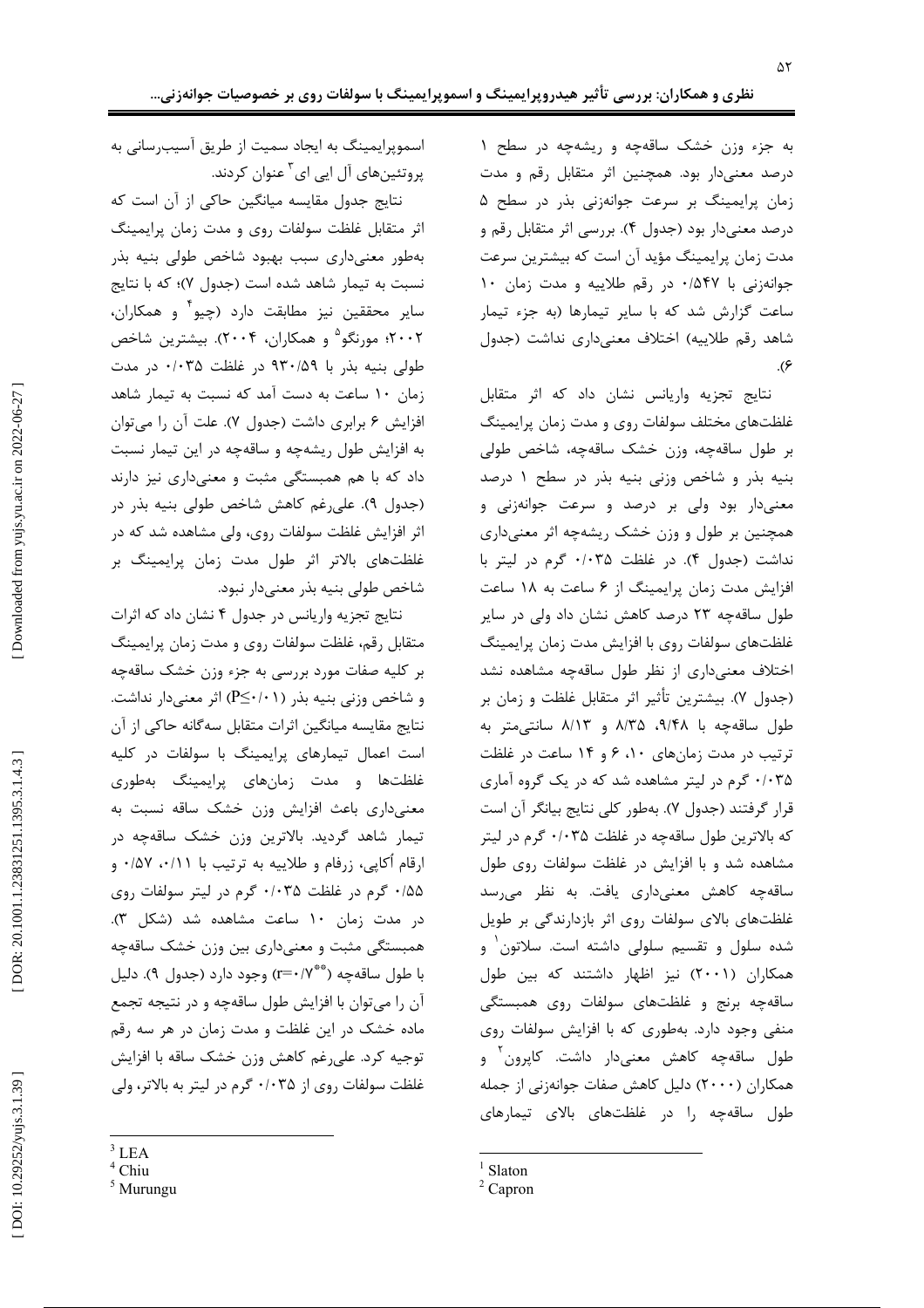

**شکل ۳**– اثر متقابل رقم، سولفات روی و مدت زمان پرایمینگ (ساعت) بر وزن خشک ساقهچه



**شکل ۴**– اثر متقابل رقم، سولفات روی و مدت زمان پرایمینگ (ساعت) بر شاخص وزنی بنیه بذر

مشاهده شد که وزن خشک ساقه در هر سه رقم مورد مطالعه در غلظتهای ۰/۱ تا ۴ گرم در لیتر از روند ثابتی پیروی کرد و بین آنها اختلاف معنیدار مشاهده نشد. کمترین وزن خشک ساقهچه نیز در هر سه رقم در تیمارهای شاهد مشاهده شد (شکل ۳).

نتايج مقايسه ميانگين اثر متقابل رقم، غلظت سولفات روی و مدت زمان پرایمینگ نشان داد که بیشترین شاخص وزنی بنیه بذر با ۵/۰۵۳، ۵/۵۷ و ۵/۰۵ به ترتیب در ارقام آکاپی، زرفام و طلاییه در مدت زمان ۱۰ ساعت پرایمینگ مشاهده شد. علت آن را میتوان به  $\overline{\phantom{a}}$ . الا بودن وزن خشک گیاهچه در این غلظت و مدت į زمان نسبت داد. با افزایش غلظت سولفات روی به بالاتر ė

از ۰/۰۳۵ گرم در لیتر این شاخص بهطور معنیداری کاهش نشان داد (شکل ۴). در همین رابطه هریس و . همکاران (۲۰۰۵) بیان داشتند که بالاترین شاخص بنیه بذر در گندم در غلظتهای ۰/۰۵ درصد سولفات روی مشاهده شد که با افزایش غلظت پرایم به ۰/۴ درصد این شاخص بەطور معنىدار كاهش يافت.

کمترین شاخص وزنی بنیه بذر در هر سه رقم مورد مطالعه نیز در تیمار شاهد مشاهده شد (شکل ۴). ضریب شاخص وزنی بنیه بذر همبستگی مثبت و معنیداری در سطح احتمال ۱ درصد با درصد (\*\*\*r=۰/۶۴) و سرعت جوانهزنی (\*\*\*r=0/5)، طول ریشهچه (\*\*\*r=0/7) و ساقهچه (\*\*\*/\+=r) و همچنین وزن خشک ساقهچه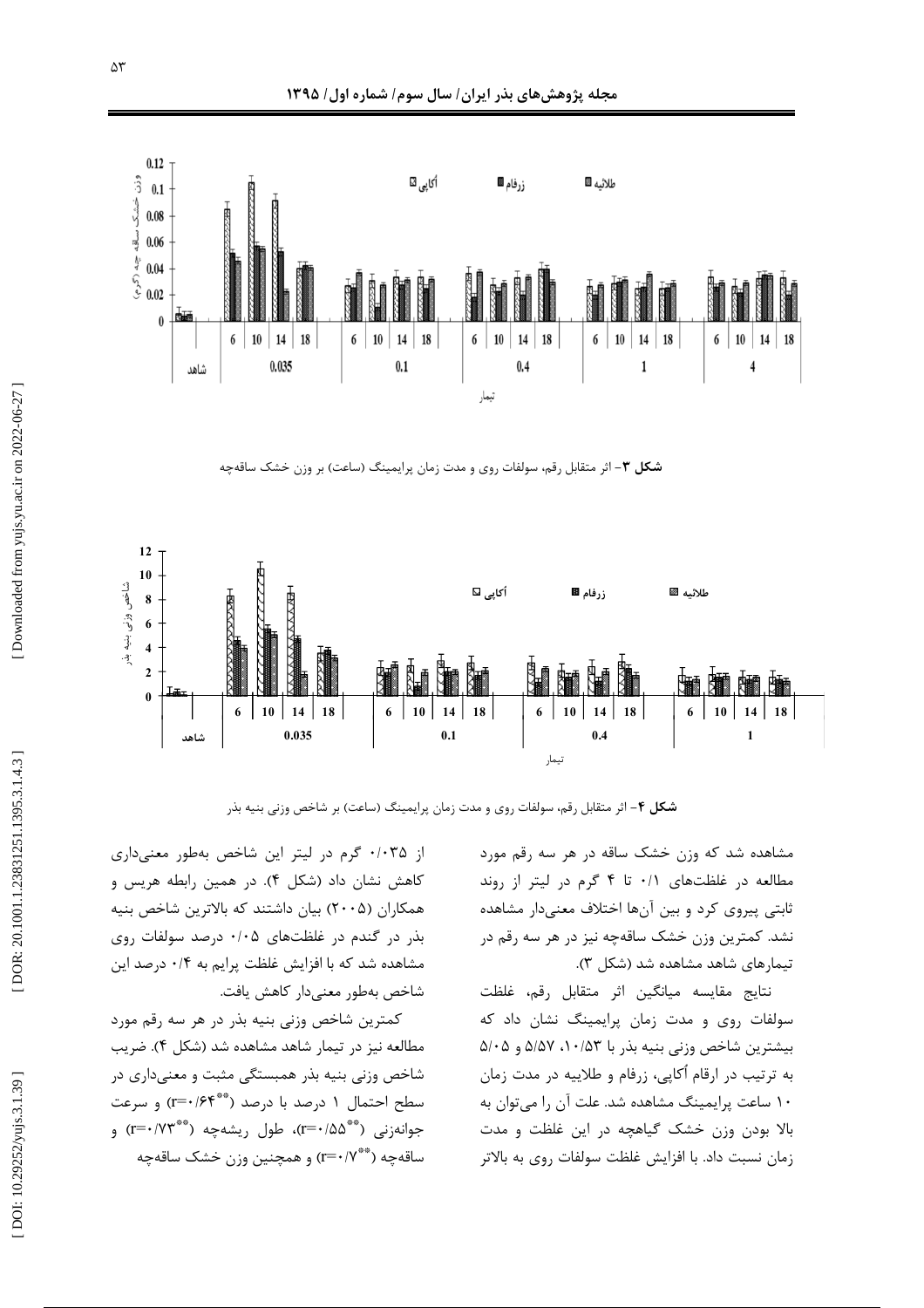(\*\*\* r=٠/٩۵) دارد (جدول ٩). اين نتايج با يافتههاي شارما<sup>۴۱</sup> و همکاران (۲۰۱۴) مطابقت دارد.

## نتىجەگىرى

بر اساس نتايج به دست آمده از اين مطالعه، هیدروپرایمینگ و پرایم با سولفات روی بهعنوان عامل بهبوددهنده جوانهزني معرفي شدند. اين مسئله مي تواند در بهبود کارکرد بذر و افزایش کیفیت بذر در شرایط نامساعد محتطى شود.

با توجه به نتایج، در آزمایش هیدروپرایمینگ، بهترین تیمار بذری در هر سه رقم مورد مطالعه در هیدروپرایم ١٠ ساعت به دست آمد. نتايج آزمايش پرايم با سولفات روی نشان داد غلظتهای بالای این ترکیب با ایجاد سمیت سبب کاهش خصوصیات جوانهزنی در هر سه رقم مورد مطالعه گردید. بطور کلی بهترین تیمار در شرایط پرایم با سولفات روی در هر سه رقم مورد در غلظت ۰/۰۳۵ گرم در لیتر در شرایط اعمال تا ۱۰ ساعت مشاهده شد.

### منابع

- آذرنیوند، ح.، عباسی، م. و عنایتی، ع. ۱۳۸۸. ارزیابی و تعیین بهترین تیمارهای هیدروپرایمینگ و اسموپرایمینگ بر ویژگی های جوانهزنی آگروپایرون النگاتوم Agropyron elongatum نشریه مرتع و آبخیزداری (منابع طبیعی ایران)،  $79(7)$ :  $777-177$ .
- آل عمرانینژاد، س.م.ح. و رضوانی اقدم، ع. ۱۳۹۲. اثرات هیدروپرایمینگ بر جوانهزنی بذور پیازچه ( Allium fistulosum .L) تحت تنش شوری. مجله علوم و تکنولوژی بذر، ۲۳(۲): ۲۲–۱۳.
	- پیغمبری، س.ع. ۱۳۸۸. طرحهای آزمایشی در علوم کشاورزی. انتشارات دانشگاه تهران. ۳۴۸ صفحه.
	- جودی، م. و شریفزاده، ف. ۱۳۸۵. بررسی اثر هیدروپرایمینگ در ارقام جو. مجله بیابان، ۱۱۱(): ۱۰۹–۹۹.
- رودی، د.، امیری اوغان، ح. و علیزاده، ب. ۱۳۸۹. بررسی عملکرد دانه و اجزای عملکرد ارقام زمستانی کلزا طی تاریخهای کاشت مختلف در کرج. مجله دانش کشاورزی پایدار، ۲۰(۱): ۱۵۱-۱۴۳.
- سلطانی، ا.، اکرم قادری، ف. و معمار، ح. ۱۳۸۷. تأثیر پرایمینگ بر مؤلفههای جوانهزنی بذر و رشد گیاهچه پنبه در شرایط تنش خشکی. مجله علوم کشاورزی و منابع طبیعی، ۱۴(۵): ۱۶-۹.
- شاکرمی، ب.، دیانتی تیلکی، ق.ع.، طبری، م. و بهتری، ب. ۱۳۸۹. اثر تیمارهای پرایمینگ بر مقاومت به شوری بذور Festuca arundinacea و .Festuca ovina L در مرحله جوانهزني و رشد اوليه. فصلنامه علمي-پژوهشي تحقيقات ژنتیک و اصلاح گیاهان مرتعی و جنگلی ایران، ۱۸(۲): ۳۲۸-۳۱۸.
- عاقل، ح. و ذوقی، م. ۱۳۸۸. بررسی مهمترین موانع و مشکلات توسعه کشت کلزا در خراسان. مجله پژوهشهای زراعی ایران، ۲(۲): ۵۰۵-۵۰۵.
- فرزانه، م.، قنبری، م. و افتخاریان جهرمی، ع. ١٣٩٢. بررسی اثر هیدروپرایمینگ بر جوانهزنی و محتوای پرولین بذر تربچه (Raphanus sativus L.) در شرايط تنش شوري. فصلنامه پژوهشهاي علوم گياهي، ١(١): ٧۴-۶۵.
- فرزین، ا.، نورمحمدی، ق. و شیرانی٫راد، ا. ح. ۱۳۸۵. ارزیابی خصوصیات کمی و کیفی ۲۵ رقم کلزای پاییزه. مجله علوم كشاورزي، ١٢(٢): ۴٣۶-۴٢٩.
- محسنآبادی، غ.ر.، خدابنده، ن. عرشی، ی. و پیغمبری، س.ع. ۱۳۸۰. اثر سطوح مختلف کود نیتروژن و آبیاری بر عملکرد و اجزاء عملکرد دو رقم کلزای پاییزه. مجله علوم کشاورزی ایران، ۲۲(۴): ۷۶۵-۷۶۵.

Downloaded from yujs.yu.ac.ir on 2022-06-27]

<sup>&</sup>lt;sup>41</sup> Sharma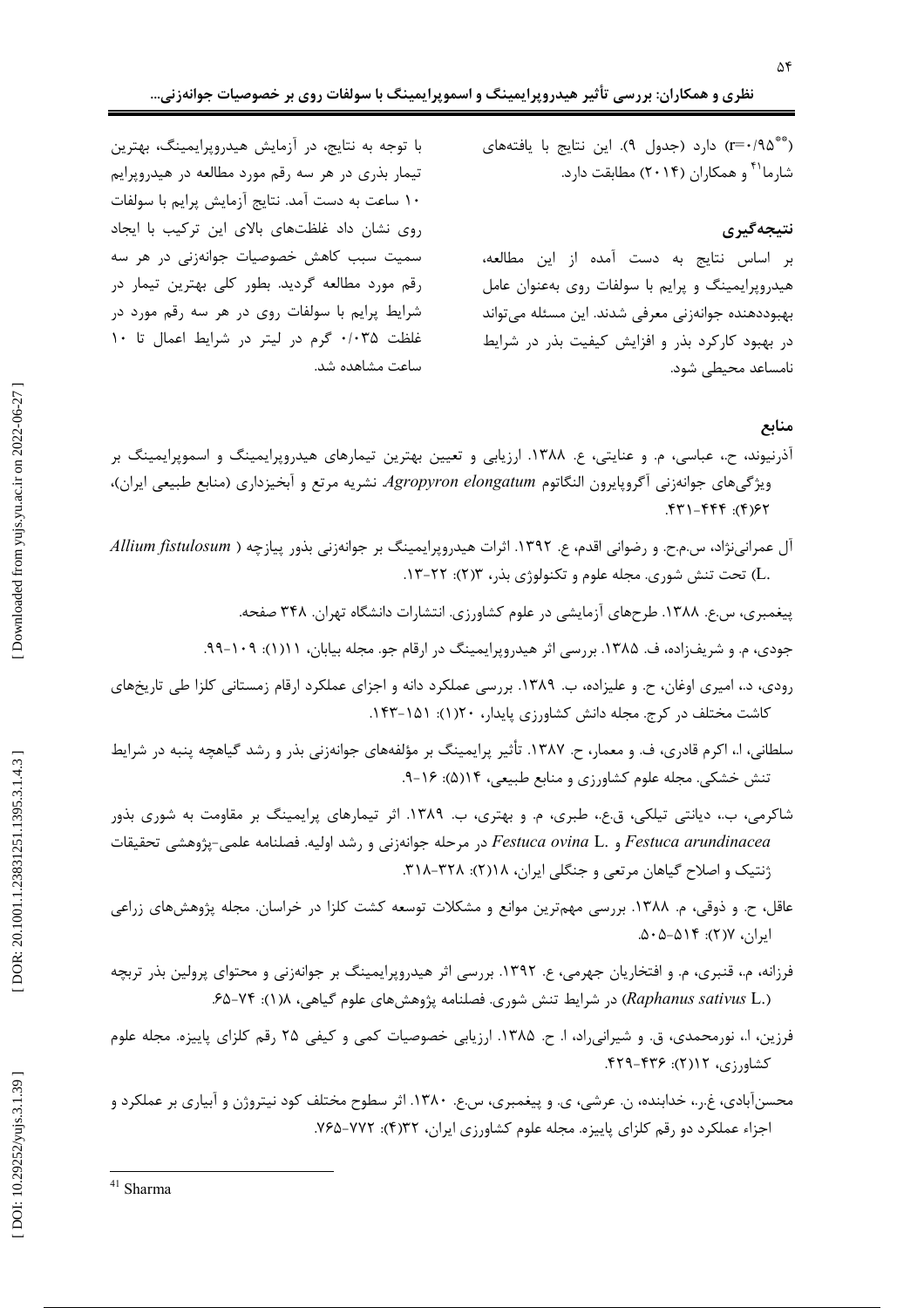محققی، ع. و ابوطالبیان، م.ع. ۱۳۹۱. بررسی تأثیر مدت زمانهای مختلف هیدروپرایمینگ و کاربرد سولفات روی بر . . . . . خصوصیات جوانهزنی کلزا. دوازدهمین کنگره زراعت و اصلاح نباتات. دانشگاه آزاد اسلامی واحد کرج. ۴–۶ شهریورماه . . . . http://www.civilica.com/Paper-NABATAT12-NABATAT12\_0504.htm

- محمودزاده اردهایی، ب.، علیأبادی فراهانی، ح.، فرحوش، ف. و حسنپور درویشی، ح. ۱۳۸۹. بررسی اثر هیدروپرایمینگ . . . . . . بر ظهور گیاهچه در بذور ارقام آفتابگردان. فصلنامه علمی-پژوهشی اکوفیزولوژی گیاهان زراعی، ۲۲۶۲. ۳۵۵–۳۵۵ :
- Aboutalebian, M.A., Mohagheghi, A., Niaz, S.A., and Rouhi, H.R. 2012. Influence of hydropriming on seed germination behaviour of canola cultivars as affected by saline and drought stresses. Annals of Biological Research, 3(11): 5216-5222.
- Afzal, S., Akbar, N., Ahmad, Z., Maqsood, Q., Iqbal, M.A., and Aslan, M.R. 2013. Role of seed priming with zinc in improving the hybrid maize (*Zea mays* L.) yield. American-Eurasian Journal of Agricultural and Environmental Science, 13(3): 301-306.
- Artola, A., Carrillo-Castañeda, G., and De Los Santos, G.G. 2003. Hydropriming a strategy to increase *Lotus corniculatus* L. seed vigor. Seed Science and Technology, 31(2): 455-463.
- Ashraf, M., and Foolad, M.R. 2005. Pre-sowing seed treatment-A shotgun approach to improve germination growth and crop yield under saline and none-saline conditions. Advanced Agronomy, 88: 223-271.
- Babaeva, E.Y., Volobueva, V.F., Yagodin, B.A., and Klimakhin, G.I. 1999. Sowing quality and productivity of Echinacea purpurea in relation to soaking the seed in manganese and zinc solutions. Izvestiya Timiryazevskoi Sel'skokhozyaistvennoi Akademii, 4: 73-80.
- Basra, A.S., Bdei, S., and Malik, C.P. 1988. Accelerated germination of maize seeds under chilling stress by osmotic priming and associated changes in embryo phospholipids. Annuals of Botany, 61(5): 635- 639.
- Basra, S.M.A., Pannu, I.A., and Afzal, I. 2003. Evaluation of seed vigor of hydro and matriprimed wheat (*Triticum aestivum* L.) seeds. International Journal of Agricultural Biological, 5(2): 121- 123.
- Begum, N., Gul, H., Hamayun, M., Rahman, I., Ijaz, F., Igbal, Z., Afzal. A., Afzal, M., Ullah, A., and Karim, S. 2014. Influence of seed priming with  $ZnSO<sub>4</sub>$  and  $CuSO<sub>4</sub>$  on germination and seedling growth of *Brassica rapa* under NaCl Stress. Middle-East Journal of Scientific Research, 22(6): 879-885.
- Bewley, J.D., and Black, M. 1994. Seeds physiology of development and germination. Plenum Press, New York. 445 p.
- Capron, I., Corbineau, F.F., Dacher, C., Come, D., and Job, D. 2000. Sugarbeet seed priming: Effects of priming conditions on germination, solubilization of 1 I-S globulin and accumulation of LEA proteins *.* Sciences and *Research* , 10(3): 243-254.
- Chiu, K.Y., Chen, C.L., and Sung J.M. 2002. Effect of priming temperature on storability of primed sweet corn seed. Crop Science, 42(6): 1996-2003.
- Fabunmi, T.O., Gbadamosi, B.K., and Adigbo, S.O. 2012. Seed hydro-priming and early moisture stress impact on biomass production and grain yield of cowpea. International Journal of Applied Sciences and Technology, 2(10): 112-122.
- Fageria, N.K., Baligar, V.C., and Jones, C.A. 2011. mineral nutrition of field crops. Growth and. CRC Press.
- Farooq, M., Basra, S.M.A., Saleem, B.A., Nafees, M., and Chishti, S.A. 2005. Enhancement of tomato seed germination and seedling vigour by osmopriming. Pakistan Journal of Agricultural Sciences, 42: 36-41.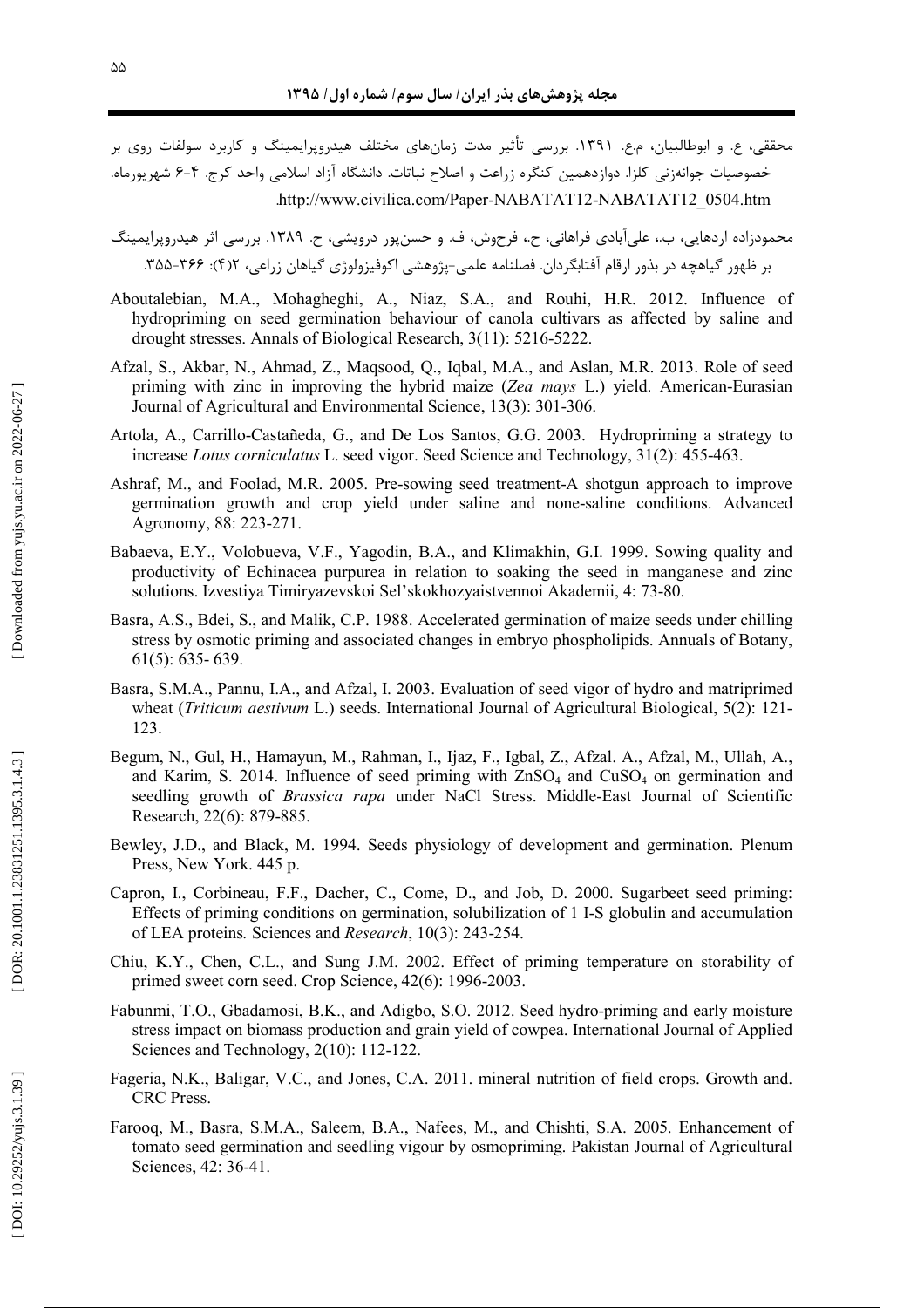- Ghassemi-Golezani, K., Chadordooz-Jeddi, A., Nasrollahzadeh, S., and Moghaddam, M. 2010. Effect of hydropriming duration on seedling vigour and grain yield of pinto bean (*Phaseolus vulgaris* L.) cultivars. Notulae Botanicae Horti Agrobotanici Cluj-Napoca, 38(1): 109-113.
- Harris, D., Rashid, A., Arif, M., and Yunas, M., 2005. Alleviating micronutrient deficiencies in alkaline soils of the North-West Frontier Province of Pakistan: on-farm seed priming with zinc in wheat and chickpea. Micronutrients in South and South East Asia, 143-151.
- Kaya, M.D., Okçu, G., Atak, M., Cıkılı, Y., and Kolsarıcı, Ö. 2006. Seed treatments to overcome salt and drought stress during germination in sunflower (Helianthus annuus L.). European Journal of Agronomy, 24(4): 291-295.
- Laware, S.L., and Raskar, S. 2014. Influence of Zinc Oxide nanoparticles on growth, flowering and seed productivity in onion. International Journal of Current Microbiology Science, 3(7): 874-881.
- Li, J., Yin, L.Y., Jongsma, M.A., and Wang, C.Y. 2011. Effects of light, hydropriming and abiotic stress on seed germination, and shoot and root growth of pyrethrum (Tanacetum cinerariifolium). Industrial Crops and Products, 34(3): 1543-1549.
- Murungu F.S., Chiduza C., Nyamugafata P., Clark L.J., Whalley W.R., Finch-Savage W.E. 2004. Effects of on-farm seed priming on consecutive daily sowing occasions on the emergence and growth of maize in semi-arid Zimbabwe. Field Crops Research, 89(1): 49-57.
- Pedler, J.F., Parker, D.R., and Crowley, D.E. 2000. Zinc Deficiency-induced phytosiderophore release by the Triticaceae is not consistently expressed in solution culture. Planta, 211(1): 120-126.
- Penalosa, A.P.S., and Eira, M.T.S. 1993. Hydration-dehydration treatments on tomato seeds. Seed Science and Technology, 21: 309-316.
- Peng, Q., Li, Ch., Song, M., and Nan, Zh. 2013. Effects of seed hydropriming on growth of Festuca sinensis infected with *Neotyphodium endophyte*. Fungal Ecology, 6(1): 83-91.
- Prasd, K., Saradhi, P.P., and Sharmila, O. 1999. Concerted action of antioxidant enzymes and curtailed growth under zinc toxicity in *Brassica juncea*. Environmental and Experimental Botany,  $42(1)$ : 1-10.
- Puppala, N., Poindexter, J.L., and Bhardwaj, H.L. 1999. valuation of salinity tolerance of canola germination. Perspectives on new crops and new uses. ASHS Press, Alexandria, VA, 251-253.
- Rengel, Z., and Graham, R.D. 1995. Importance of seed Zn content for wheat growth on Zndeficient soil. Plant and Soil, 173(2): 259-266.
- Sharma, A.D., Rathore, S.V.S., Srinivasan, K., and Tyagi, R.K. 2014. Comparison of various seed priming methods for seed germination, seedling vigour and fruit yield in okra (Abelmoschus esculentus L. Moench). Scientia Horticulturae, 165: 75-81.
- Shivankar, R.S., Deore, D.B., and Zode, N.G. 2003. Effect of pre-sowing seed treatment on establishment and seed yield of sunflower. Journal of Oilseeds Research, 20: 299-300.
- Singh, P. 1991. Influence of water-deficits on phenology, growth and dry matter allocation in chickpea (Cicer arietinum L.). Field Crops Research, 28(1): 1-5.
- Slaton, N.A., Wilson, C.E., Ntamatungiro, S., Norman, R.J., and Boothe, D.L. 2001. Evaluation of zinc seed treatments for rice. Agronomy Journal, 93(1): 152-157.
- Sunderland, N. 1966. Pigmented plant tissues in culture. I. Auxins and pigmentation in chlorophyllous tissue. Annals of Botany, 30(2): 253–268.
- Tylkowska, K., and Van den builk, R.W. 2001. Effects of osmo-hydropriming on fungal infestation levels and germination of carrot (Daucus carota L.) seeds contaminated with Alternaria spp. Seed Science and Technology, 29(2): 365-375.

DOI: 10.29252/yujs.3.1.39]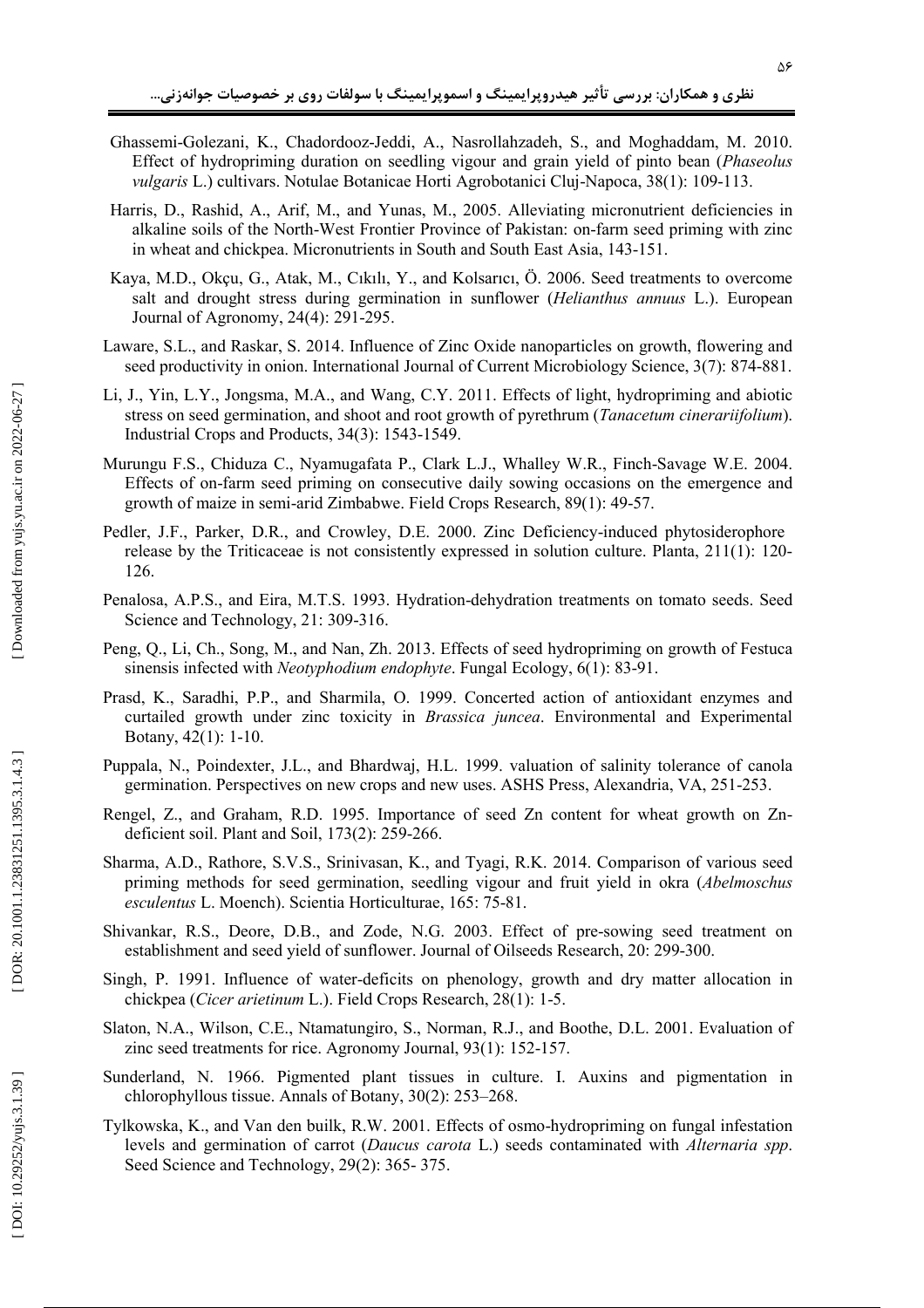- Torabi, B., and Rabii, A. 2013. Germination response of canola (*Brassica napus* L.) to pre-soaking duration. International Journal of Agriculture and Crop Sciences, 5(4): 421-425.
- Yilmaz, A., Ekiz, H., Gultekin, I., Torun, B., Barut, H., Karanlik, S., and Cakmak, I. 1998. Effect of seed zinc content on grain yield and zinc concentration of wheat grown in zinc-deficient calcareous soils. Journal of Plant Nutrition, 21(10): 2257–2264.